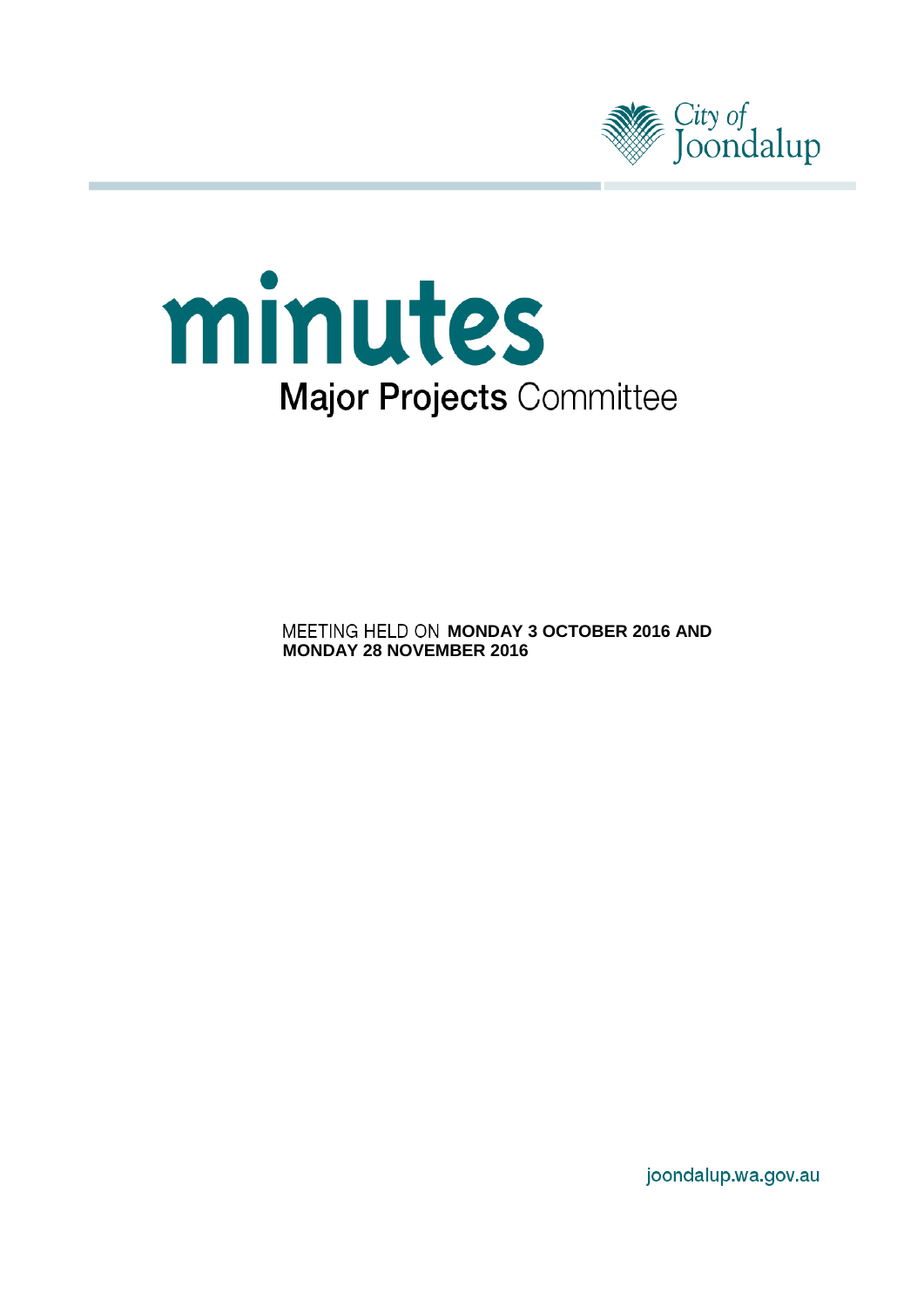# **TABLE OF CONTENTS**

| Item No.       | <b>Title</b>                                                                                         | Page No.                |
|----------------|------------------------------------------------------------------------------------------------------|-------------------------|
|                | <b>Declaration of Opening</b>                                                                        | 3                       |
|                | <b>Declarations of Interest</b>                                                                      | $\overline{\mathbf{4}}$ |
|                | Apologies/Leave of absence                                                                           | 4/23                    |
|                | <b>Confirmation of Minutes</b>                                                                       | 4                       |
|                | Announcements by the Presiding Member without discussion                                             | 5                       |
|                | Identification of matters for which the meeting may be closed<br>to the public                       | 5                       |
|                | <b>Petitions and deputations</b>                                                                     | 5                       |
|                | <b>Reports</b>                                                                                       | 6                       |
| $\mathbf{1}$   | Joondalup City Centre Development - Project Status Report -<br>[103036] - (discussed 3 October 2016) | 6                       |
| $\overline{2}$ | Ocean Reef Marina - Project Status Report - [04171] - (discussed<br>3 October 2016)                  | 13                      |
|                | Procedural Motion - That the Meeting be Adjourned - [08122,<br>02154]                                | 22                      |
|                | <b>Resumption of Meeting - [08122, 02154]</b>                                                        | 23                      |
| 3              | Joondalup Performing Arts and Cultural Facility Business Case<br>Report - [75577] -                  | 24                      |
|                | <b>Urgent Business</b>                                                                               | 34                      |
|                | Motions of which previous notice has been given                                                      | 34                      |
|                | Requests for reports for future consideration                                                        | 34                      |
|                | <b>Closure</b>                                                                                       | 34                      |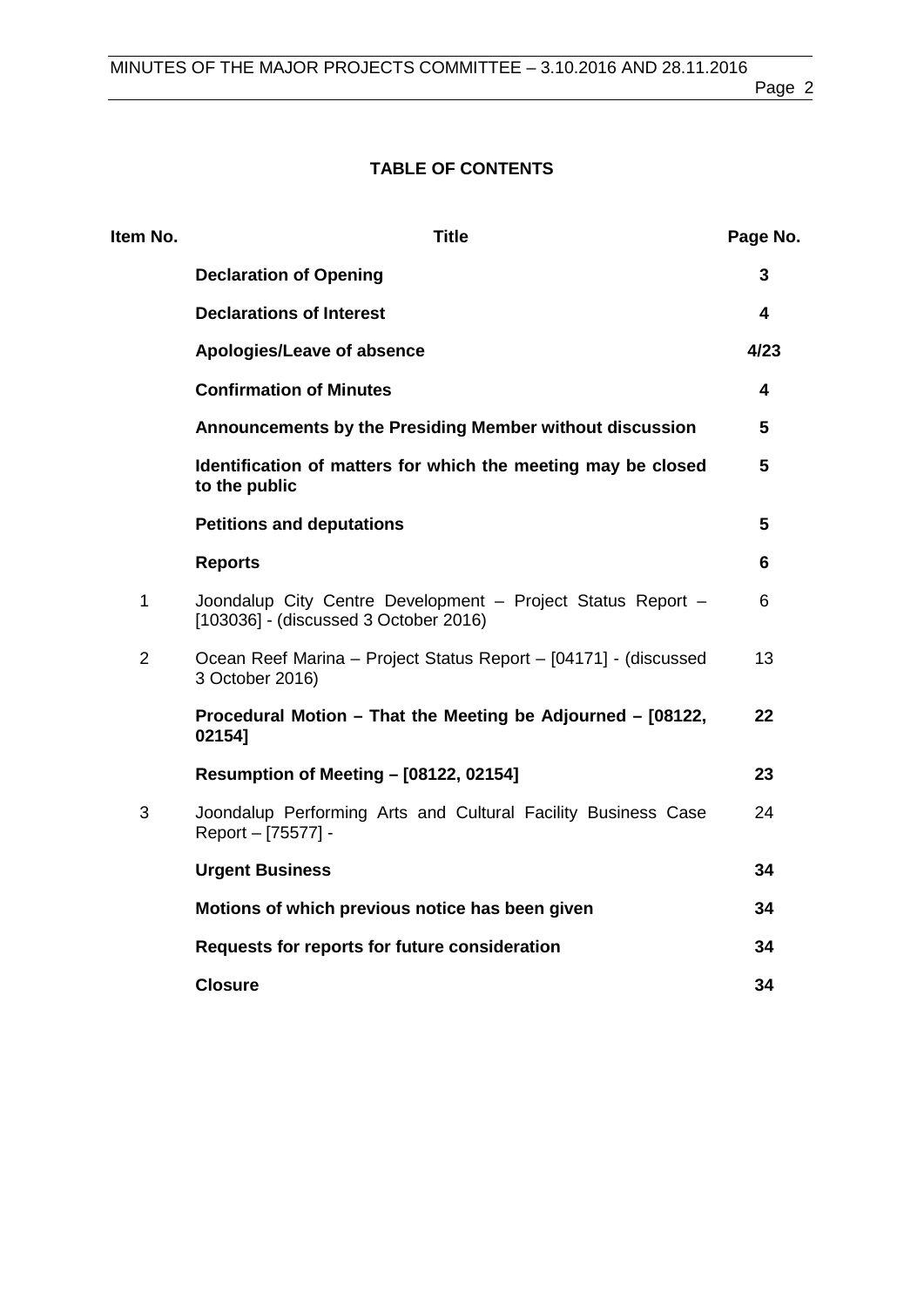# **CITY OF JOONDALUP**

### **MINUTES OF THE MAJOR PROJECTS COMMITTEE MEETING HELD IN CONFERENCE ROOM 1, JOONDALUP CIVIC CENTRE, BOAS AVENUE, JOONDALUP ON MONDAY 3 OCTOBER 2016.**

### **ATTENDANCE**

### **Committee Members**

| <b>Mayor Troy Pickard</b> | <b>Presiding Member</b>        |                                           |
|---------------------------|--------------------------------|-------------------------------------------|
| Cr Kerry Hollywood        | <b>Deputy Presiding Member</b> |                                           |
| Cr Nige Jones             |                                | Absent from 8.30pm to 8.32pm              |
| Cr Russell Poliwka        | Deputising for Cr Gobbert      | from 9.16pm; Absent from 9.18pm to 9.21pm |
| Cr Mike Norman            |                                |                                           |
| Cr John Chester           |                                | Absent from 8.22pm to 8.24pm              |
| Cr Russ Fishwick, JP      |                                | Absent from 8.38pm to 8.41pm              |

### **Observers**

Cr Tom McLean, JP *Absent from 8.34pm to 8.36pm* Absent from 9.28pm to 9.29pm

### **Officers**

| Mr Garry Hunt                                                     | <b>Chief Executive Officer</b>                                                                 | Absent from 8.39pm to 8.40pm;<br>9.01pm to 9.04pm and 9.20pm to 9.21pm |
|-------------------------------------------------------------------|------------------------------------------------------------------------------------------------|------------------------------------------------------------------------|
| Mr Brad Sillence<br>Mr Blignault Olivier<br>Mr Roney Oommen       | <b>Manager Governance</b><br><b>Manager City Projects</b><br><b>Manager Financial Services</b> | Absent from 7.17pm to 7.18pm                                           |
| Mr John Byrne<br><b>Mrs Genevieve Hunter</b><br>Mrs Lesley Taylor | Governance Coordinator<br><b>Senior Projects Officer</b><br><b>Governance Officer</b>          | Absent from 9.14pm to 9.18pm                                           |

### **Guests**

#### In relation to Item 1 - Joondalup City Centre Development – Project Status Report

| Mr Chad Ferguson  | Executive Director, Devwest Group Pty Ltd | from $7.18pm$ to $9.14pm$ |
|-------------------|-------------------------------------------|---------------------------|
| Mr Damon Ferguson | Executive Director, Devwest Group Pty Ltd | from 7.18pm to 9.14pm     |
| Mr Will Schofield | Woods Bagot Architecture                  | from $7.18pm$ to $9.14pm$ |

# <span id="page-2-0"></span>**DECLARATION OF OPENING**

The Presiding Member declared the meeting open at 7.15pm.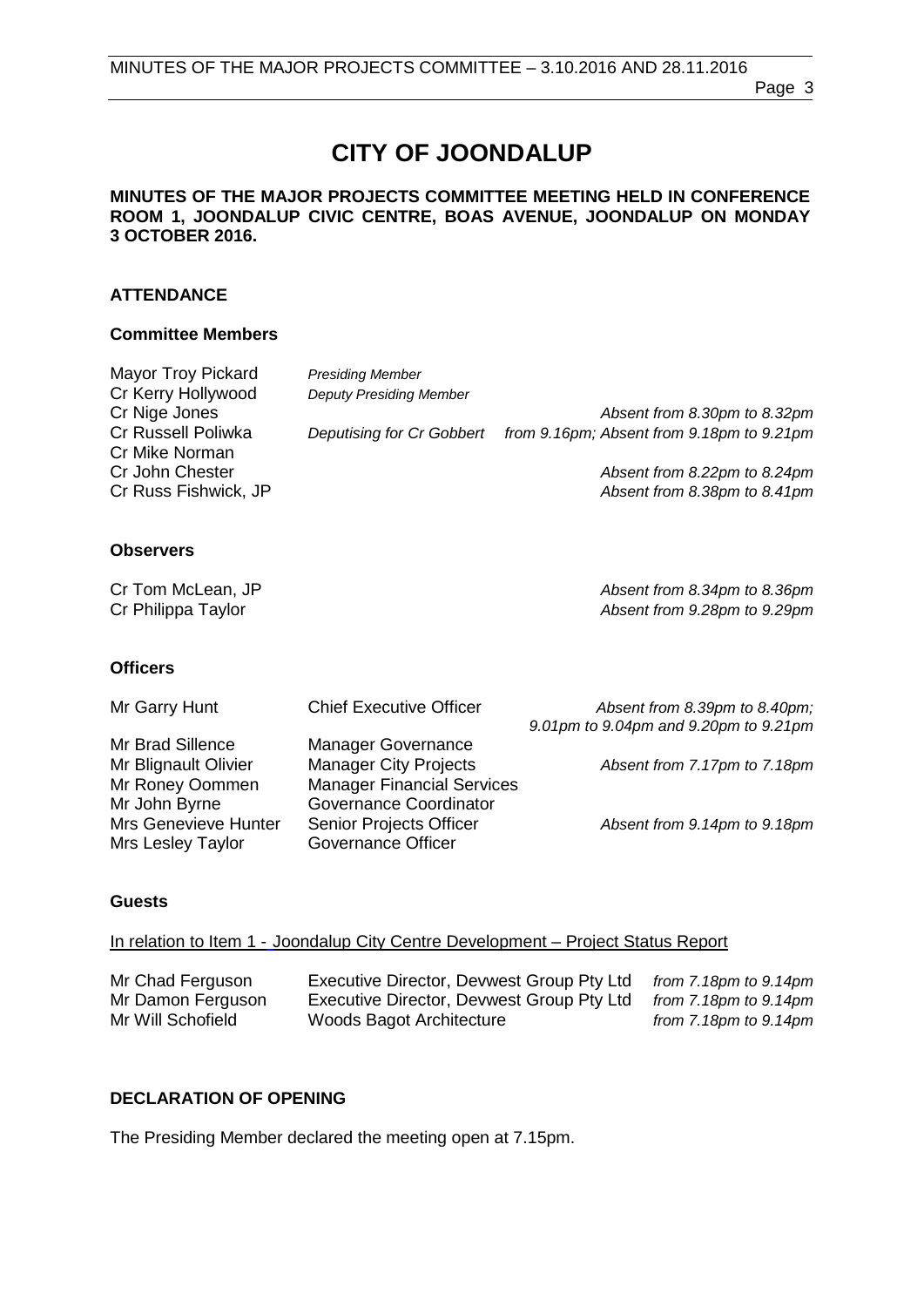# <span id="page-3-0"></span>**DECLARATIONS OF INTEREST**

# **Disclosure of Proximity Interest**

A declaration under this section requires that the nature of the interest must be disclosed. Consequently a member who has made a declaration must not preside, participate in, or be present during any discussion or decision-making procedure relating to the matter the subject of the declaration. An employee is required to disclose their financial interest and if required to do so by the Council must disclose the extent of the interest. Employees are required to disclose their financial interests where they are required to present verbal or written reports to the Council. Employees are able to continue to provide advice to the Council in the decision making process if they have disclosed their interest.

| <b>Name/Position</b>      | <b>Cr Russell Poliwka.</b>                                     |
|---------------------------|----------------------------------------------------------------|
| <b>Item No./Subject</b>   | Item 1 - Joondalup City Centre Development - Project Status    |
|                           | Report.                                                        |
| <b>Nature of interest</b> | Proximity Interest.                                            |
| <b>Extent of Interest</b> | Cr Poliwka owns property adjacent to the Joondalup City Centre |
|                           | development.                                                   |

# **Disclosures of interest affecting impartiality**

Nil.

# <span id="page-3-1"></span>**APOLOGIES/LEAVE OF ABSENCE**

# **Leave of Absence previously approved**

| Cr Liam Gobbert    | 29 August to 4 October 2016 inclusive;     |
|--------------------|--------------------------------------------|
| Cr Sophie Dwyer    | 20 October to 24 October 2016 inclusive;   |
| Cr Mike Norman     | 22 October to 30 October 2016 inclusive;   |
| Cr Sophie Dwyer    | 6 November to 11 November 2016 inclusive:  |
| Cr Russell Poliwka | 7 November to 19 November 2016 inclusive;  |
| Cr John Logan      | 16 November to 20 November 2016 inclusive. |

# <span id="page-3-2"></span>**CONFIRMATION OF MINUTES**

MINUTES OF THE MAJOR PROJECTS COMMITTEE HELD ON 1 AUGUST AND 2 AUGUST 2016 AND SPECIAL MEETING OF THE MAJOR PROJECTS COMMITTEE HELD ON 29 AUGUST 2016

**MOVED Cr Hollywood, SECONDED Cr Jones that the minutes of the following meetings of the Major Projects Committee be confirmed as a true and correct record:**

- **1 Major Projects Committee meetings held on 1 August and 2 August 2016;**
- **2 Special Major Projects Committee meeting held on 29 August 2016.**

### **The Motion was Put and CARRIED (6/0)**

**In favour of the Motion:** Mayor Pickard, Crs Chester, Fishwick, Hollywood, Jones and Norman.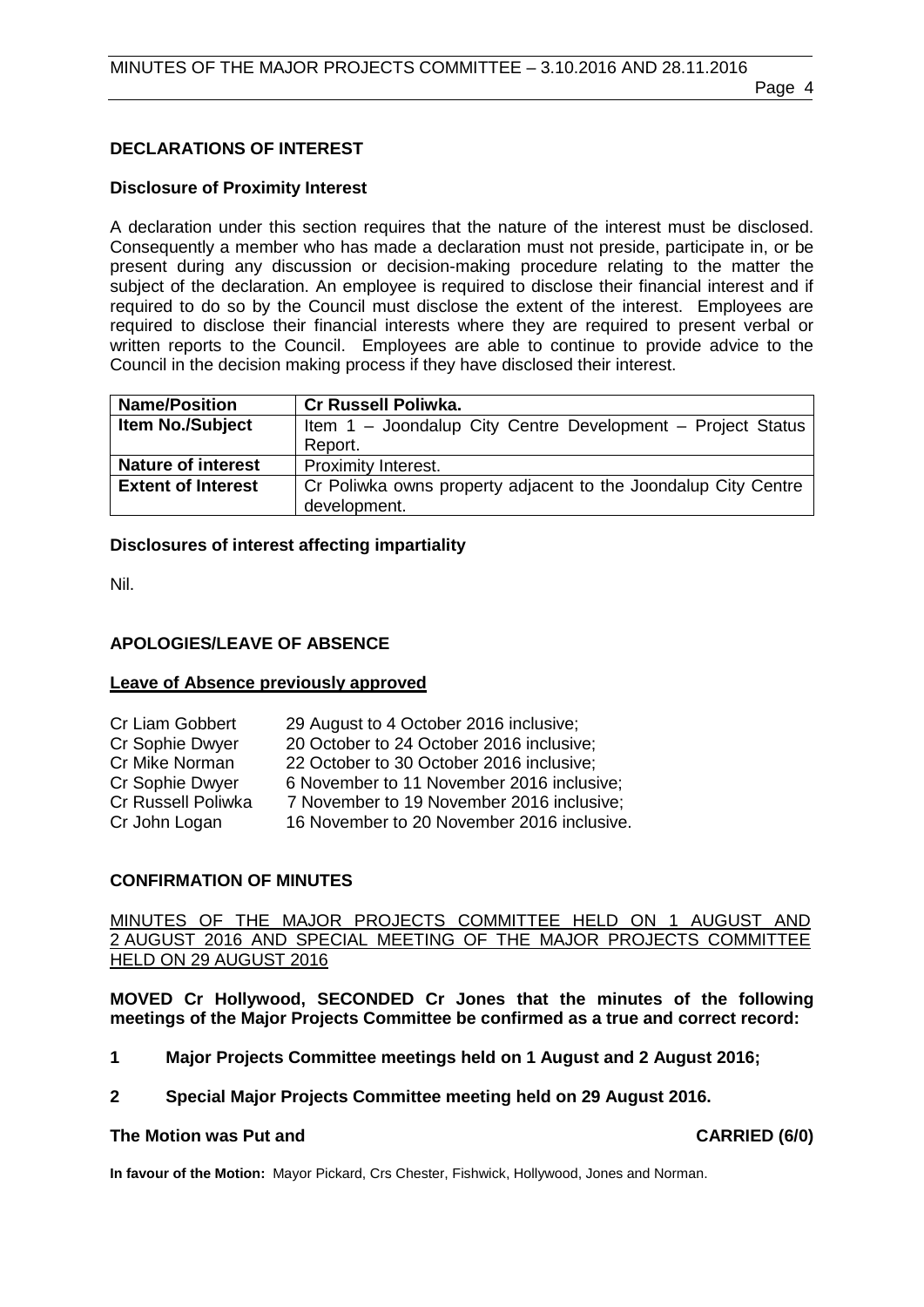# <span id="page-4-0"></span>**ANNOUNCEMENTS BY THE PRESIDING MEMBER WITHOUT DISCUSSION**

Nil.

# <span id="page-4-1"></span>**IDENTIFICATION OF MATTERS FOR WHICH THE MEETING MAY BE CLOSED TO THE PUBLIC**

In accordance with Clause 5.2 of the City's *Meeting Procedures Local Law 2013*, this meeting was not open to the public.

Nil.

# <span id="page-4-2"></span>**PETITIONS AND DEPUTATIONS**

Nil.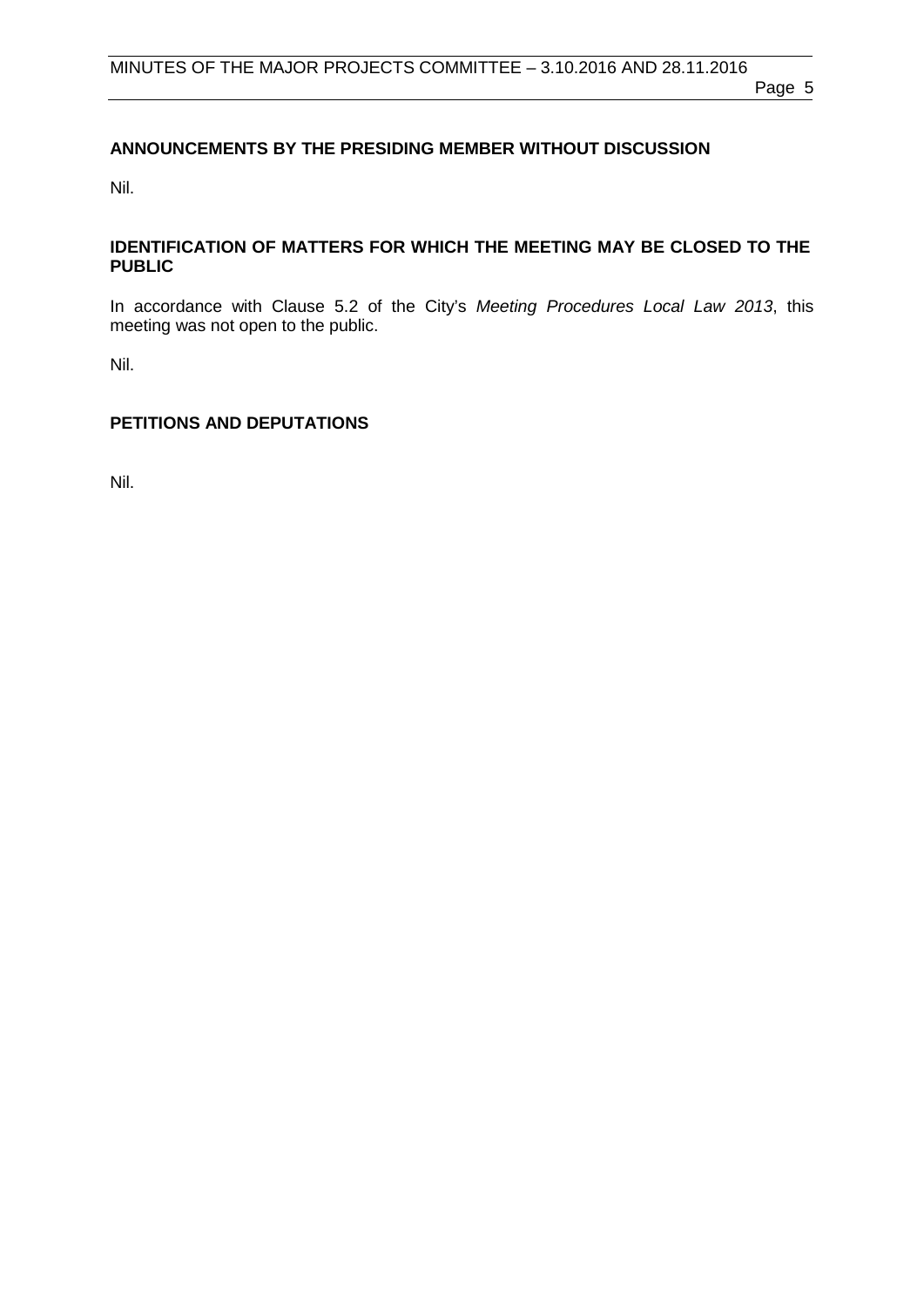The *Manager City Projects left the room at 7.17pm and returned at 7.18pm.*

*Messrs Chad Ferguson and Damon Ferguson of Devwest Group Pty Ltd and Mr Will Schofield of Woods Bagot Architecture entered the room at 7.18pm.*

### <span id="page-5-0"></span>**REPORTS**

#### **Disclosure Proximity Interest**

| <b>Name/Position</b>      | <b>Cr Russell Poliwka.</b>                                     |
|---------------------------|----------------------------------------------------------------|
| <b>Item No./Subject</b>   | Item 1 - Joondalup City Centre Development - Project Status    |
|                           | Report.                                                        |
| <b>Nature of interest</b> | Proximity Interest.                                            |
| <b>Extent of Interest</b> | Cr Poliwka owns property adjacent to the Joondalup City Centre |
|                           | development.                                                   |

# <span id="page-5-1"></span>**ITEM 1 JOONDALUP CITY CENTRE DEVELOPMENT - PROJECT STATUS REPORT**

| <b>WARD</b>                           | <b>North</b>                                                                                                                                           |  |
|---------------------------------------|--------------------------------------------------------------------------------------------------------------------------------------------------------|--|
| <b>RESPONSIBLE</b><br><b>DIRECTOR</b> | Mr Garry Hunt<br>Office of the CEO                                                                                                                     |  |
| <b>FILE NUMBER</b>                    | 103036, 101515                                                                                                                                         |  |
| <b>ATTACHMENTS</b>                    | Attachment 1<br>Boas Place Concept Plan - Option 4.                                                                                                    |  |
| <b>AUTHORITY / DISCRETION</b>         | Information - includes items provided to Council for<br>information purposes only that do not require a decision of<br>Council (that is for 'noting'). |  |

#### **PURPOSE**

For the Major Projects Committee to note the progress on the Joondalup City Centre Development project.

#### **EXECUTIVE SUMMARY**

At its meeting held on 1 August 2016 the Major Projects Committee noted the progress made on the Joondalup City Centre Development project.

Since that time the City's development partner, Devwest Group Pty Ltd (Devwest) has continued to negotiate with potential end-users of the development.

Devwest will present detailed information on the status of the negotiations to the Major Projects Committee in PowerPoint presentation form.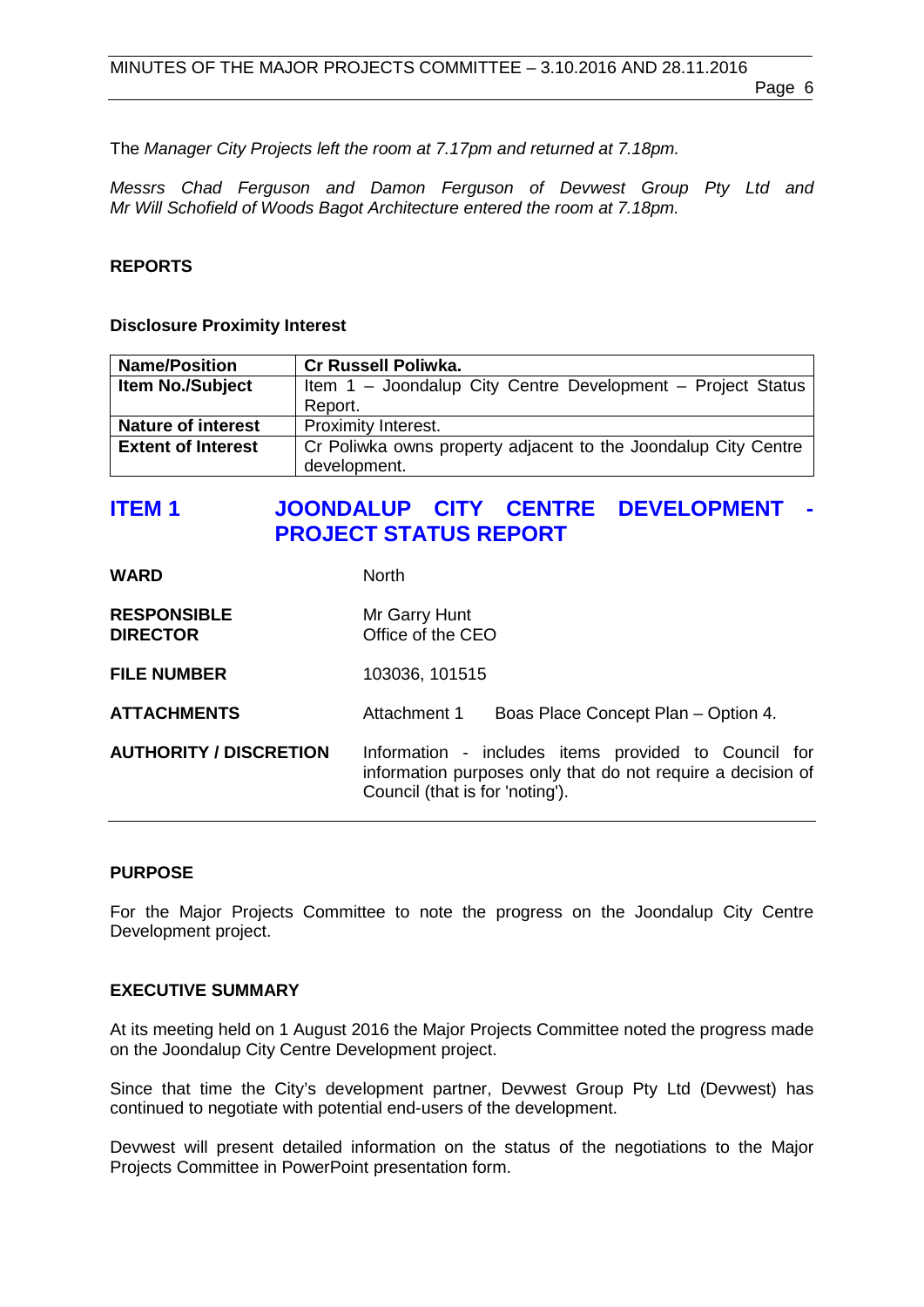The City's consultant architects, Woods Bagot, have continued the preparation of Design Guidelines for the development based on Boas Place Concept Plan - Option 4 (Attachment 1 refers). Working in collaboration with Woods Bagot, landscape architects SeeDesign have prepared a draft landscape plan.

Woods Bagot will present detailed information on the above to the Major Projects Committee in PowerPoint presentation form.

*It is therefore recommended that the Major Projects Committee NOTES the Joondalup City Centre Development Project Status report.*

# **BACKGROUND**

Devwest was identified as the City's preferred development partner for the Joondalup City Centre Development at its meeting held on 2 December 2014 (JSC03-12/14 refers). Working collaboratively, the City and Devwest prepared a detailed submission to the State Government for office accommodation in Joondalup. The submission was based on the *Boas Place Concept Plan* as presented in the Devwest's proposal to the City.

In view of the State Government's decision that the City was not the preferred respondent and to progress the realisation of the City's overall vision for the establishment of a Joondalup City Centre through the *Boas Place Concept Plan,* at its meeting held on 16 February 2016 (CJ026-2/16 refers), it was agreed:

"*That Council:*

- *1 AUTHORISES the Chief Executive Officer, in light of the advice received from State Government on the City's office development proposal, to progress negotiations with Devwest Group Pty Ltd towards the review of the Boas Place Concept Plan and the development of a renewed strategy for the delivery of the components of the City Centre precinct;*
- *2 REQUESTS Devwest Group Pty Ltd to submit a revised Boas Place Concept Plan identifying proposals for development of the site."*

In negotiations with the City, Devwest reviewed the components of the *Boas Place Concept Plan* and through market analyses and research:

- identified potential uses from the various property sectors (retail, hotel, commercial, residential) that would meet the Boas Place objectives
- in consideration of the current economic climate, determined which of the potential uses could be viable in Boas Place
- identified the major players within each sector
- developed a strategy to engage and secure users under arrangements that are commercially and financially viable for the City, Devwest and the user.

Devwest presented the outcomes of the above to the Major Projects Committee at its meeting held on 4 April 2016. In broad terms, Devwest proposed the following components and construction priorities for Boas Place:

- 1 Hotel.<br>2 Stude
- 2 Student accommodation.<br>3 Commercial office buildin
- 3 Commercial office building lead by market demand.
- Aged care/independent living units co-located with child care and medical facilities
- 5 Residential lead by market demand.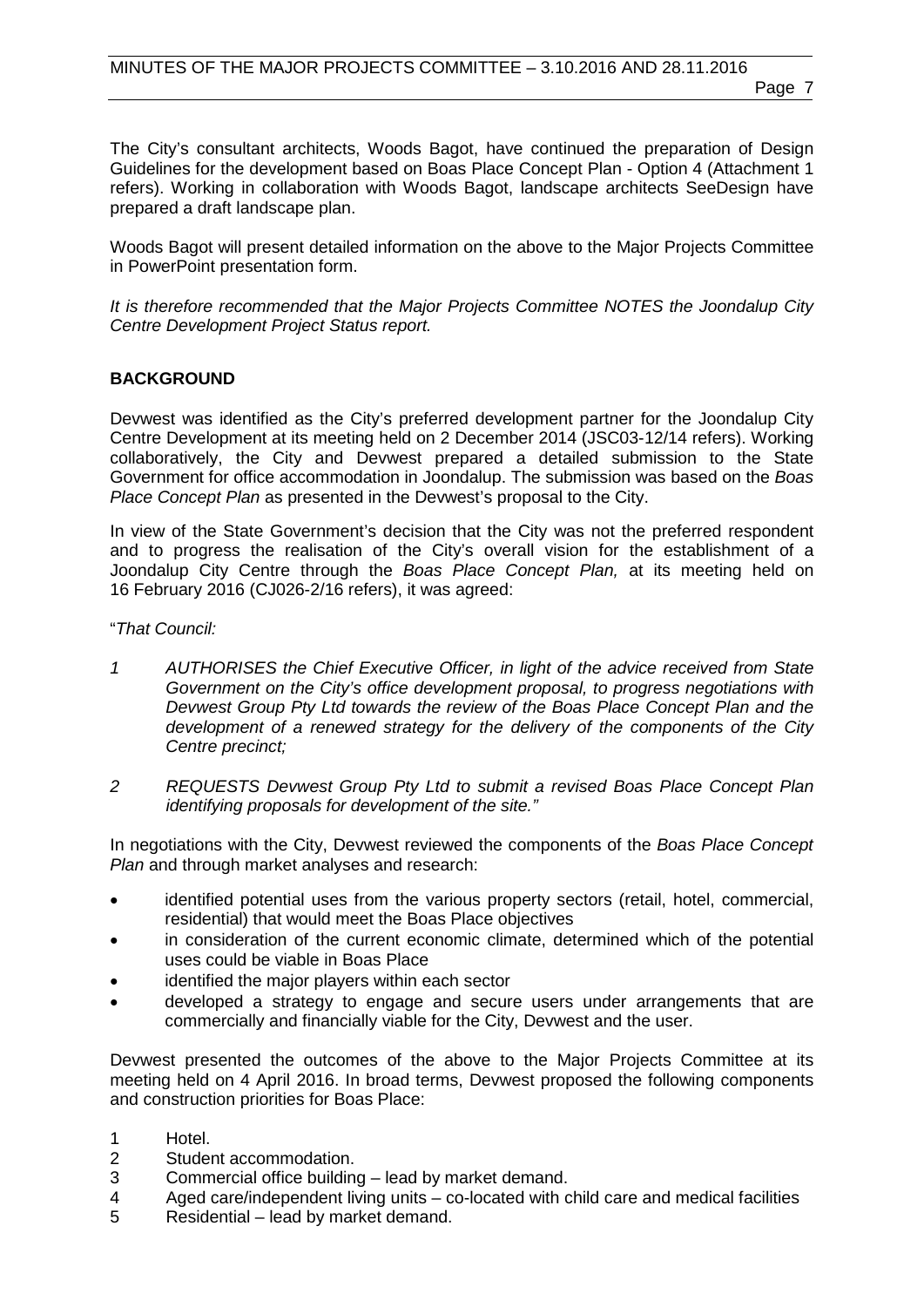A review of the concept plan was undertaken and amendments were made based on the specific requirements of the potential end-users identified by Devwest. At the meeting held on 1 August 2016, it was agreed that the Major Projects Committee, among other things:

*"2 ENDORSES the amended Joondalup City Centre Concept Plan Option 4 (SK0010 Rev A) for the purposes of advancing the project."*

At the same meeting, the Major Projects Committee considered a report on a potential project structure / model proposed by Devwest. It was agreed that the Major Projects Committee *inter alia:*

- *"1 REQUESTS the Chief Executive Officer to prepare a report on the implications of the City assuming the role of precinct developer, as defined in this Report, for the Joondalup City Centre Development outlining:*
	- *1.1 the anticipated costs to the City of assuming the role of precinct developer;*
	- *1.2 the responsibilities of the City as precinct developer."*

Details of the actions being undertaken to facilitate the above are provided later in this report.

# **DETAILS**

### **Devwest Group Pty Ltd**

Devwest will provide detailed information on the status of negotiations with potential end-users to the Major Projects Committee. The information will include the potential mix of end-users, individual building requirements and location and the contribution the end-users will make to achieving the City's vision for the development.

### **Boas Place Concept Plan – Design Guidelines**

Following the endorsement of *Boas Place Concept Plan* - Option 4 (Attachment 1 refers) by the Major Projects Committee at its meeting held on 1 August 2016, architects Woods Bagot have progressed the preparation of design guidelines for the development.

The design guidelines will be a connected set of principles that integrate with the wider City planning and design strategies. The guidelines will create a flexible framework for the concept plan that can respond to changing demands without compromising the strategic vision for the development.

Woods Bagot will present the principles of the design guidelines to enable the Major Projects Committee to provide comment and feedback. Once finalised, the Boas Place Guidelines will be presented to the Major Projects Committee for further consideration.

# **Project Structure / Model**

The necessary tasks required for the preparation of a report to the Major Projects Committee on the implications to the City of assuming the role of "precinct developer" have commenced. The City has engaged consultants to investigate the various requirements that would need to be managed, controlled and implemented by the City as "precinct developer". These include, but are not limited to: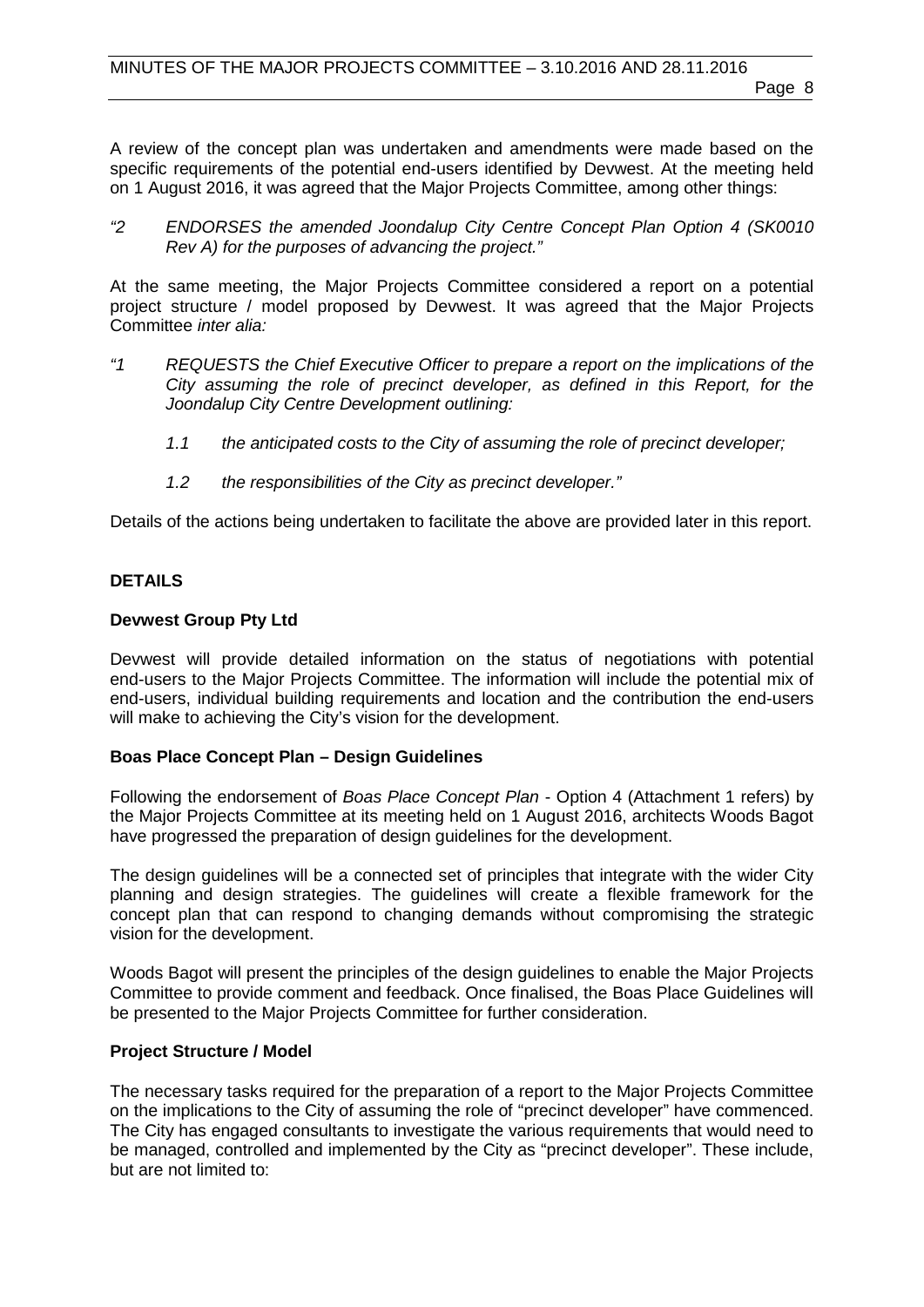- subdivision of the site
- provision of services and utilities to the subdivided lots
- construction, management of the public realm
- financial impost to the City as "precinct developer".

Once these investigations have been completed, a report will be presented to the Major Projects Committee for consideration.

#### **Issues and options considered**

Not applicable.

#### **Legislation / Strategic Community Plan / policy implications**

- **Legislation** The structure through which the City will facilitate any agreement with Devwest Group Pty Ltd will comply with the City's obligations under the *Local Government Act 1995.*
	- The development of the site (Lot 507 (90) Boas Avenue, Lot 496 (70) Davidson Terrace and part Lot 497 (102) Boas Avenue, Joondalup) is subject to the provision of *District Planning Scheme No. 2.*

### **Strategic Community Plan**

| Key theme                   | <b>Quality Urban Development.</b>                                                                                |
|-----------------------------|------------------------------------------------------------------------------------------------------------------|
| <b>Objective</b>            | City Centre development.                                                                                         |
| <b>Strategic initiative</b> | Pursue the development of commercial office buildings within<br>the Joondalup City Centre.                       |
| <b>Policy</b>               | The development of the site is subject to the provisions of the<br>relevant City of Joondalup planning policies. |

#### **Risk management considerations**

A risk management assessment will be a required component of the contract documents preparation phase and the business plan process required for any disposal of City owned land.

### **Financial / budget implications**

Current financial year impact

| Account no.          | 220-C1041                                                    |
|----------------------|--------------------------------------------------------------|
| <b>Budget Item</b>   | Joondalup City Centre Commercial Office Development - 220-2. |
| <b>Budget amount</b> | \$878,011                                                    |
| Amount spent to date | \$10,769                                                     |
| <b>Balance</b>       | \$867,251                                                    |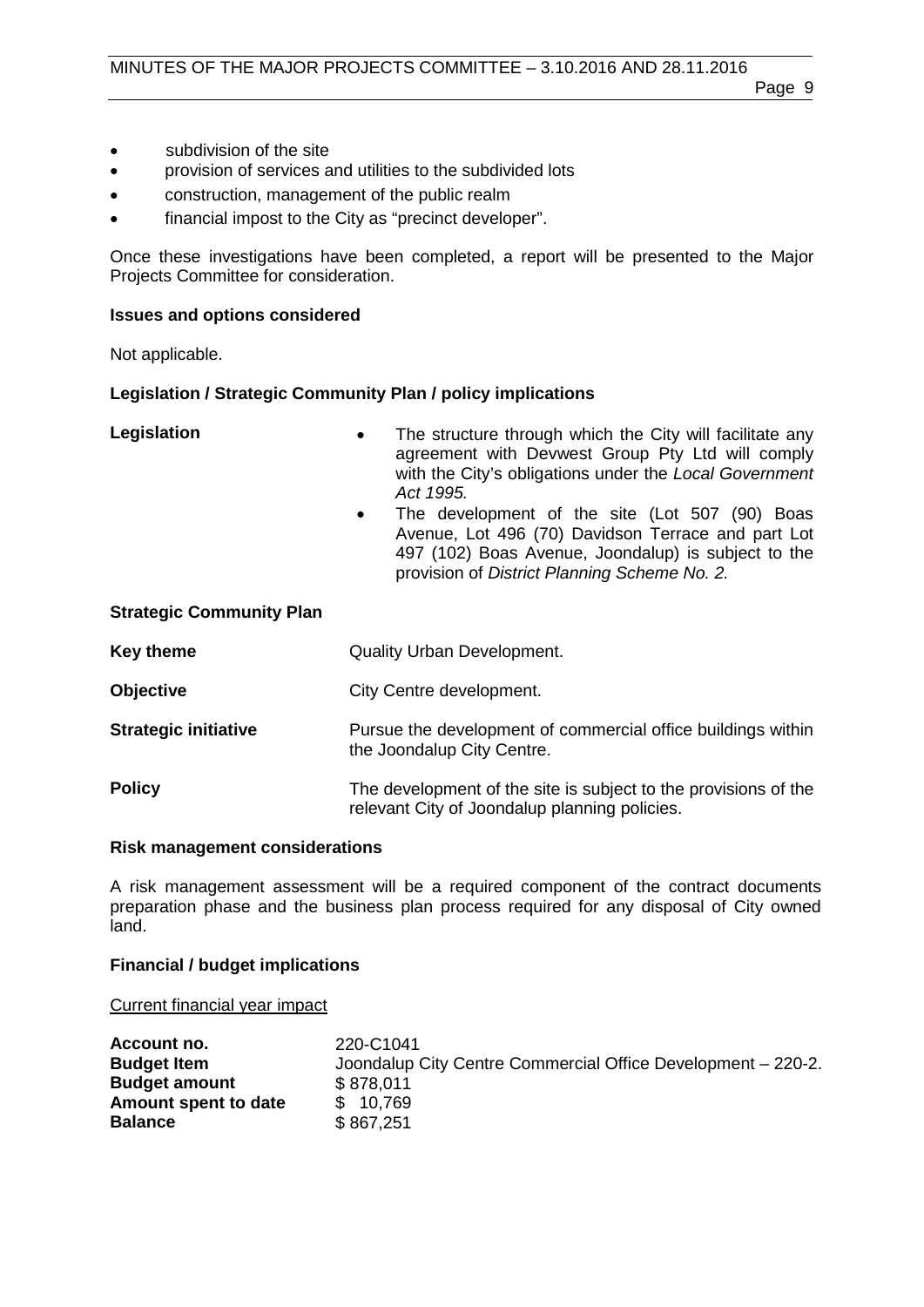The approved 2016-17 project budget makes provision for legal advice, other consultancy, subdivision costs and marketing/promotion.

The project acknowledges that a business plan process will be undertaken in accordance with the City's obligations under the *Local Government Act 1995.*

Following completion and approval of the business plan further financial implications can be reported.

All amounts quoted in this report are exclusive of GST.

As indicated earlier in this report, prior to determining the appropriate project structure / model, which will form the basis of the Heads of Agreement and other potential development agreements with Devwest, the financial implications to the City of the proposed project structure / model are currently being investigated.

### **Regional significance**

The substantial commercial component of the integrated mixed-use development across Lot 507 (90) Boas Avenue and Lot 496 (70) Davidson Terrace will enhance the vitality and vibrancy of the City Centre by increasing the number of people attracted to it for work, retail and commercial purposes. This, together with the attraction of permanent residents to the development, will provide the impetus for the City Centre to grow and become the preferred location for investment in high-order public and private employment generating infrastructure – key performance indicators identified by the State Government for the classification of a "primary centre" articulated in *Directions 2031 and Beyond.*

### **Sustainability implications**

### **Environmental**

Environmental sustainability initiatives will be incorporated into the proposed design of all components of the entire development. The sustainability focus is underpinned by two core principles:

- Enhance the end-user experience and provide a high quality environment.
- Reduce operating expenses with sensible solutions that satisfy whole of life considerations.

### Social

The total development of Boas Place will offer a range of attractions and activities for locals, workers, visitors and tourists to see and do, throughout different times of the day, week and year.

Reflecting Joondalup's unique community profile and diverse mix of businesses, educational, health, retail and other uses already present in the Joondalup City Centre, Boas Place will be a destination where everybody feels welcome. Boas Place will provide flexibility in many aspects of the work / life balance and will be a place to work, socialise, network, shop and relax.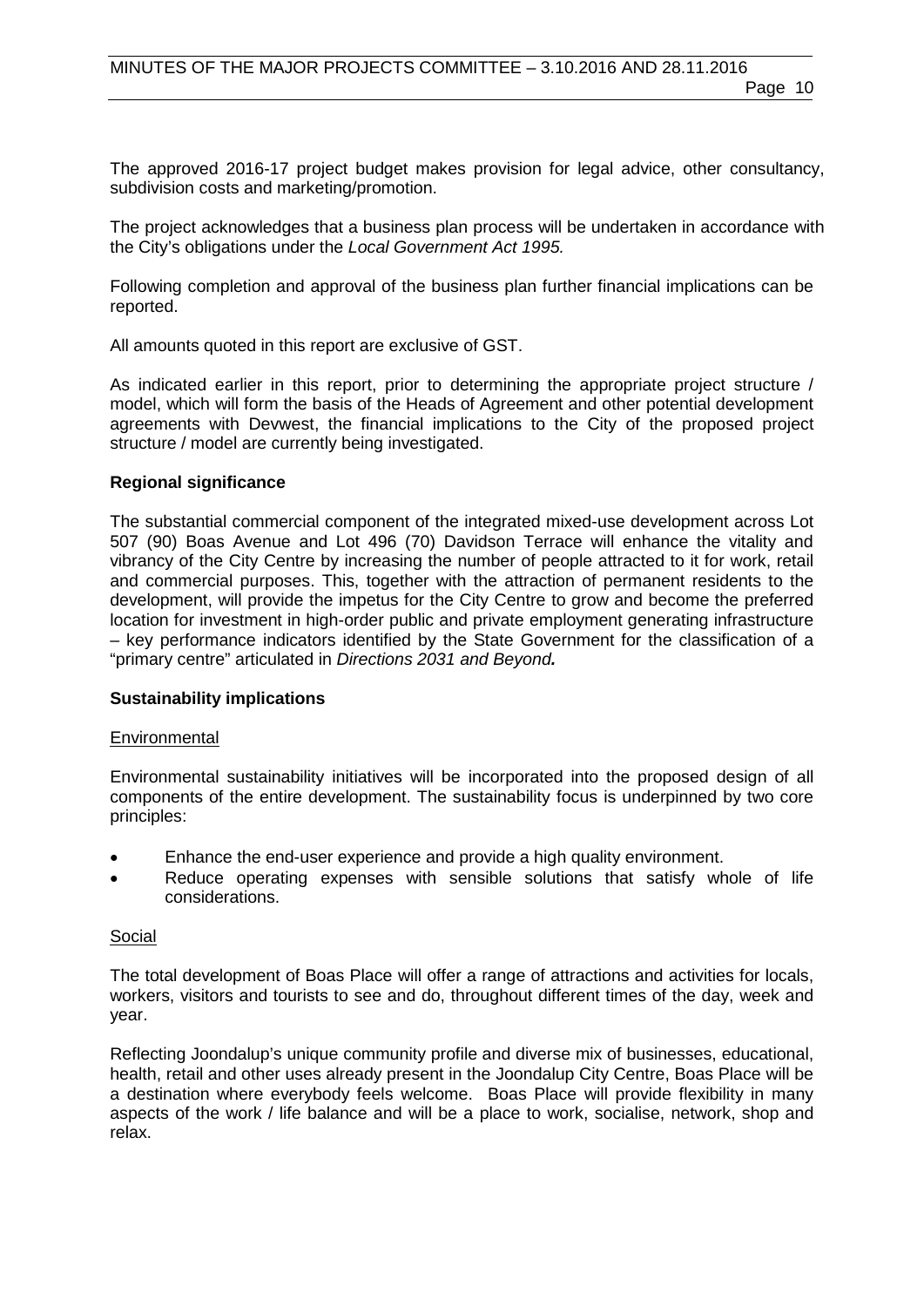# Economic

The overall economic impacts of the total development of Boas Place include one-off construction impacts and on-going impacts generated by additional employment.

The current *Boas Place Concept Plan* predicts that the total benefit, including flow on impact, to the Joondalup economy will be 2,920 jobs. It is anticipated that of this number, 63% of the jobs generated will be taken up by local residents (some 1,857). This is likely to have a significant positive impact on the wider Perth metropolitan transport system by improving the employment self-sufficiency of the region.

The total on-going impact on the Australian economy will be in the vicinity of \$648 million in additional output and a total of 3,175 jobs added to the Australian economy.

The addition of 800 State Government officers, located in the new office building on the corner of Shenton Avenue and Davidson Terrace, Joondalup will also benefit the Joondalup City Centre Development. These officers will increase the customer base for the commercial / retail tenants of the development and act as an attractor to potential end-users.

# **Consultation**

The review of the *Boas Place Concept Plan,* as well as the development of the branding strategy was conducted in collaboration with Devwest, architectural, place making and marketing consultants.

### **COMMENT**

Not applicable.

# **VOTING REQUIREMENTS**

Simple Majority.

*Cr Chester left the room at 8.22pm and returned at 8.24pm.*

*Cr Jones left the room at 8.30pm and returned at 8.32pm.*

*Cr McLean left the room at 8.34pm and returned at 8.36pm.*

*Cr Fishwick left the room at 8.38pm and returned at 8.41pm.*

*The Chief Executive Officer left the room at 8.39pm and returned at 8.40pm.*

*The Chief Executive Officer left the room at 9.01pm and returned at 9.04pm.*

*Messrs Chad Ferguson and Damon Ferguson of Devwest Group Pty Ltd and Mr Will Schofield of Woods Bagot Architecture left the room at 9.14pm.*

*The Senior Projects Officer left the room at 9.14pm and returned at 9.18pm.*

*Cr Poliwka entered the room at 9.16pm and left at 9.18pm.*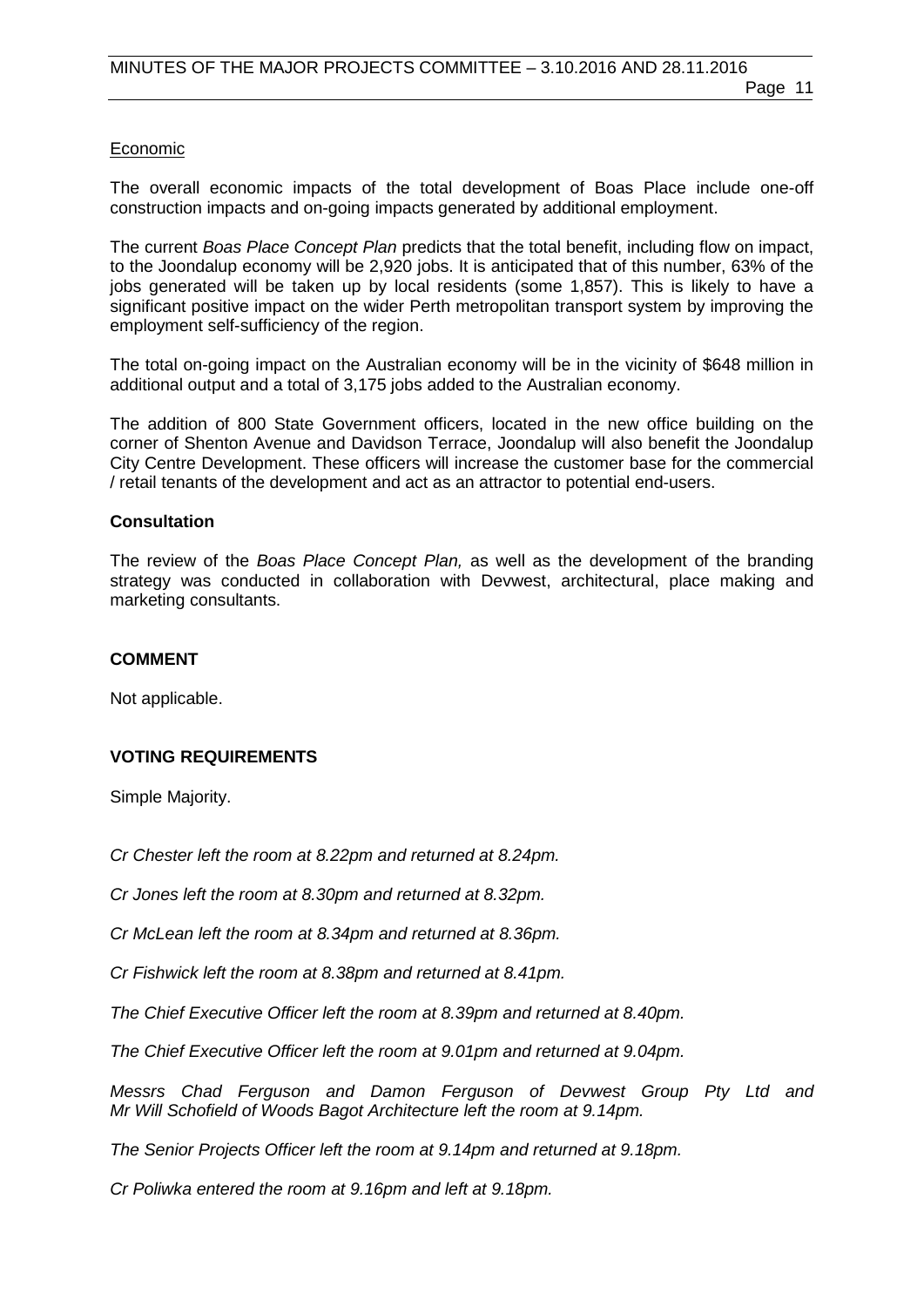*The Chief Executive Officer left the room at 9.20pm.*

### **OFFICER'S RECOMMENDATION**

That the Major Projects Committee NOTES the Joondalup City Centre Development Project Status Report.

### **MOVED Cr Chester, SECONDED Cr Fishwick that the Major Projects Committee:**

- **1 NOTES the Joondalup City Centre Development Project Status Report;**
- **2 REVIEWS Building G in relation to the access to Boas Avenue and its integration with the Civic Square and the Joondalup Library.**

### **The Motion was Put and CARRIED (6/0)**

**In favour of the Motion:** Mayor Pickard, Crs Chester, Fishwick, Hollywood, Jones and Norman.

*Appendix 1 refers*

*[To access this attachment on electronic document, click here: Attach1agnMPC161003.pdf](http://www.joondalup.wa.gov.au/files/committees/MAPC/2016/Attach1agnMPC161003.pdf)*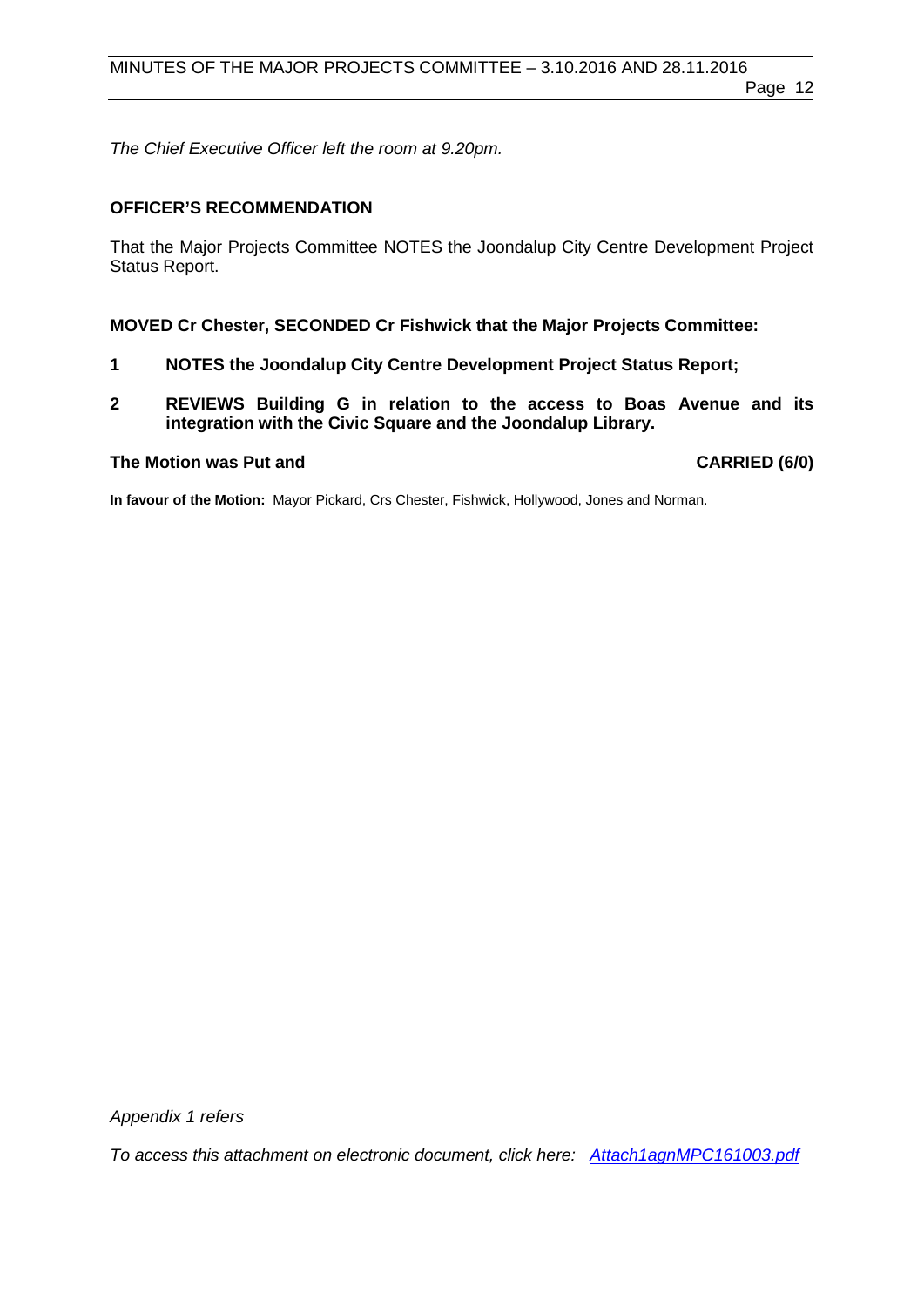Page 13

*The Chief Executive Officer entered the room at 9.21pm.*

*Cr Poliwka entered the room at 9.21pm.*

# <span id="page-12-0"></span>**ITEM 2 OCEAN REEF MARINA - PROJECT STATUS REPORT**

| <b>WARD</b>                           | <b>North Central</b>                                                                                                                                   |                           |  |                                        |
|---------------------------------------|--------------------------------------------------------------------------------------------------------------------------------------------------------|---------------------------|--|----------------------------------------|
| <b>RESPONSIBLE</b><br><b>DIRECTOR</b> | Mr Garry Hunt<br>Office of the CEO                                                                                                                     |                           |  |                                        |
| <b>FILE NUMBER</b>                    | 04171, 101515                                                                                                                                          |                           |  |                                        |
| <b>ATTACHMENTS</b>                    | Attachment 1                                                                                                                                           | Strategy - Roll out       |  | Ocean Reef Marina Communications       |
|                                       | Attachment 2                                                                                                                                           | Timeline (September 2016) |  | Ocean Reef Marina Indicative Approvals |
| <b>AUTHORITY / DISCRETION</b>         | Information - includes items provided to Council for<br>information purposes only that do not require a decision of<br>Council (that is for 'noting'). |                           |  |                                        |

# **PURPOSE**

For the Major Projects Committee to note the progress of the Ocean Reef Marina project with particular emphasis on the environmental and planning approvals.

# **GLOSSARY**

| Department of Planning                           |
|--------------------------------------------------|
| Department of Parks and Wildlife                 |
| <b>District Planning Scheme No. 2</b>            |
| <b>Environmental Protection Authority</b>        |
| <b>Environmental Scoping Document</b>            |
| Metropolitan Region Scheme                       |
| <b>Negotiated Planning Outcome</b>               |
| Office of the Environmental Protection Authority |
| Ocean Reef Marina Structure Plan                 |
| <b>Public Environmental Review</b>               |
| <b>State Planning Policy</b>                     |
| <b>Western Australian Planning Commission</b>    |
|                                                  |

# **EXECUTIVE SUMMARY**

To progress the approval of the Ocean Reef Marina project the following activities and tasks have been undertaken since the previous project status report was considered by the Major Projects Committee at its meeting held on 1 August 2016.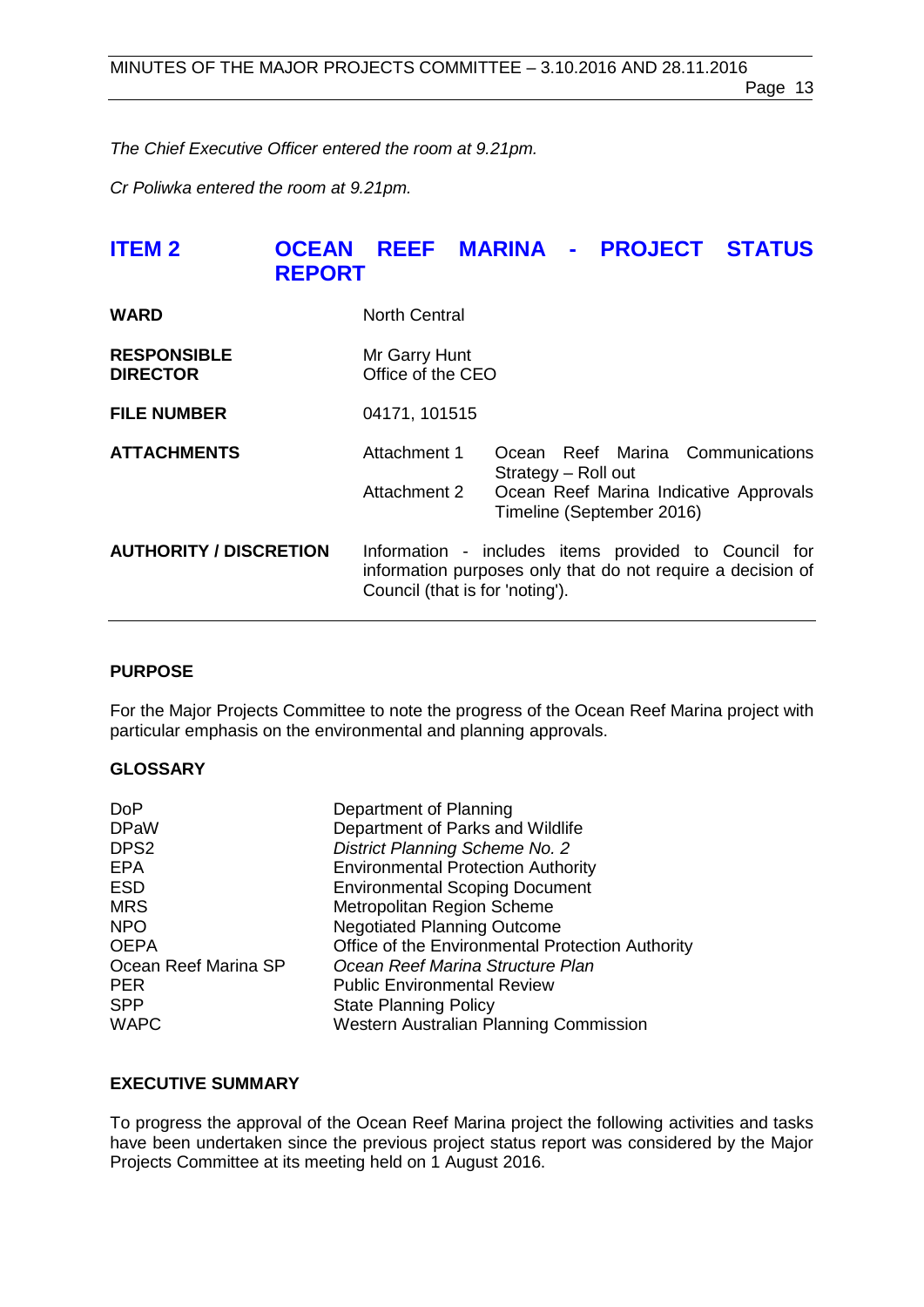- 1 Finalisation and resubmission of the draft Public Environmental Review (PER) to the Office of the Environmental Protection Authority (OEPA) for approval to advertise.
- 2 Finalisation of the reports / studies required for the Metropolitan Region Scheme (MRS) amendment.
- 3 City of Joondalup District Boundary Amendment.
- 4 Preparation of materials to facilitate the implementation of the *Ocean Reef Marina Communications Plan* (Attachment 1 refers).
- 5 State Government Proponency.<br>6 Stakeholder engagement.
- 6 Stakeholder engagement.<br>7 Ocean Reef Marina in the
- Ocean Reef Marina in the media.

Details of the above items are provided in this Report.

As far as possible the project is progressing in accordance with the Ocean Reef Marina Indicative Approvals Timeline. However, some delay has occurred in obtaining Department of Planning (DoP) and Western Australian Planning Commission (WAPC) approval to advertise the MRS amendment. The additional work required to address the agency comments on the draft PER also impacted the indicative timelines. The timeline has been updated taking this delay into consideration (Attachment 2 refers).

*It is therefore recommended that the Major Projects Committee:*

- *1 NOTES the Ocean Reef Marina Project Status Report;*
- *2 AUTHORISES the Chief Executive Office to progress the Ocean Reef Marina Communications Strategy including a City-wide mail out to all households within the City and the conducting of Community Forums as outlined in this Report.*

# **BACKGROUND**

The City is progressing a complex approval strategy for the Ocean Reef Marina project.

There are three components to the strategy:

- A MRS amendment.
- Public Environmental Review.
- Structure Plan.

The relevant approval agencies have supported the concurrent advertising of the above and this process is also supported by the Minister for Planning.

The City lodged the MRS amendment request with the Western Australian Planning Commission (WAPC) in April 2014 and the amendment was initiated in June 2014.

To manage the potential impacts of the MRS Amendment on Bush Forever Site 325 the WAPC requires agreement of the Ocean Reef Marina Negotiated Planning Outcome (NPO) prior to final approval of the MRS Amendment.

Following submission of the draft NPO to the agencies in February 2016, the Department of Parks and Wildlife (DPaW) and the OEPA have given in-principle support for the document with only minor amendments required. The City is continuing to engage with the DoP to obtain their support as soon as possible.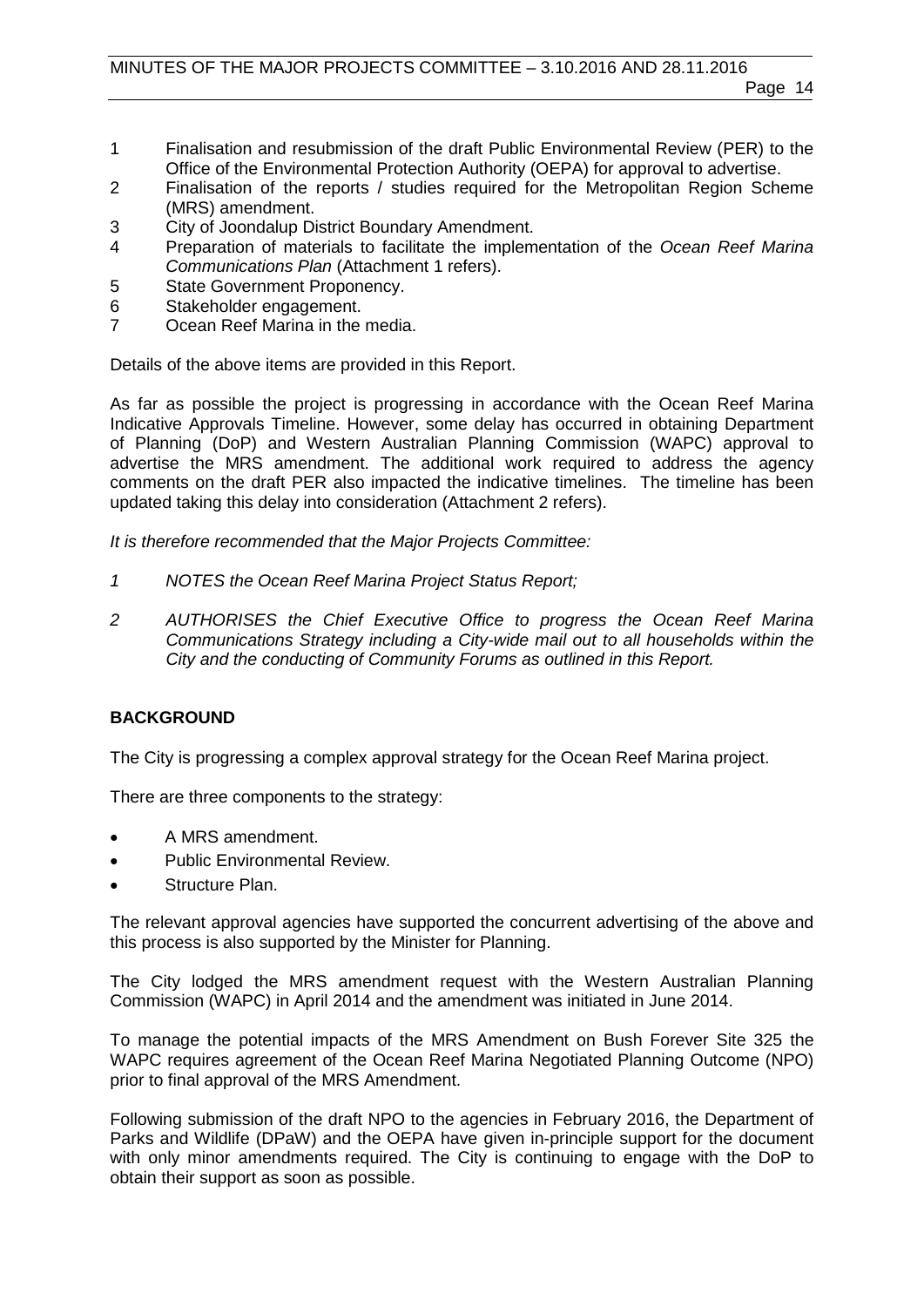It is anticipated that the draft NPO will be advertised with the MRS amendment for public comment.

Occurring in parallel with the MRS Amendment, the marine based components of the Ocean Reef Marina project are being assessed by the Environmental Protection Authority (EPA) under the *Environmental Protection Act 1986* via a PER – the highest level of assessment.

Following completion of the required studies / investigations the draft PER was forwarded to the OPEA for preliminary review in May 2016. A number of matters were identified as requiring further clarification or additional information. Prior to amending the PER and the relevant technical studies, the City engaged with the Department of Fisheries, Department of Transport and the OEPA to ensure these matters were adequately addressed.

On the recommendation of the Major Projects Committee (meeting held on 29 August 2016) at its Special Meeting held on 29 August 2016 (JSC02-08/16 refers), Council noted the intention of the Chief Executive Officer to resubmit the amended PER and supporting documentation to the EPA for approval to advertise.

At the same meeting Council also requested the Chief Executive Officer to undertake a direct household mail-out to all City households as part of the Ocean Reef Marina Communication Strategy (JSC02-08/16 refers), previously endorsed by Council at its meeting held on 19 April 2016 (CJ065-04/16 refers).

The draft preliminary *Ocean Reef Marina Structure Plan* (Ocean Reef Marina SP), based on the concept plan that accompanied the MRS amendment request, has been substantially progressed and is nearing completion.

Throughout the project, it has been anticipated that the Ocean Reef Marina SP could be formally submitted and advertised with the PER and the MRS Amendment. Formal consideration and adoption of the plan would then occur following gazettal of the MRS Amendment.

Further, as a fully developed Ocean Reef Marina will fall outside of the City's local scheme and district boundary area, it was also anticipated that the required amendments to *District Planning Scheme No. 2* (DPS2) and the City's district boundary would occur in line with gazettal of the MRS Amendment.

The new *Planning and Development (Local Planning Scheme) Regulations 2015*, released by the Department of Planning October 2015, restrict the preparation of a structure plan to areas within the boundary of local government's local planning scheme and district boundary.

At its meeting held on 16 August 2016 (CJ116-08/16 and CJ117-08/16 refer) Council agreed, in part, to initiate actions to amend the City's district boundary and the DPS2 boundary.

Once the DPS2, district boundary and MRS amendments have been finalised and gazetted, the formal process for consideration of the final Ocean Reef Marina SP can be instigated.

The preliminary draft Ocean Reef Marina SP contains a substantial amount of detailed information; however it is considered desirable that the draft plan, once completed, is released for the public to view to coincide with the *Ocean Reef Marina Communications Plan* and concurrently with the MRS amendment and PER.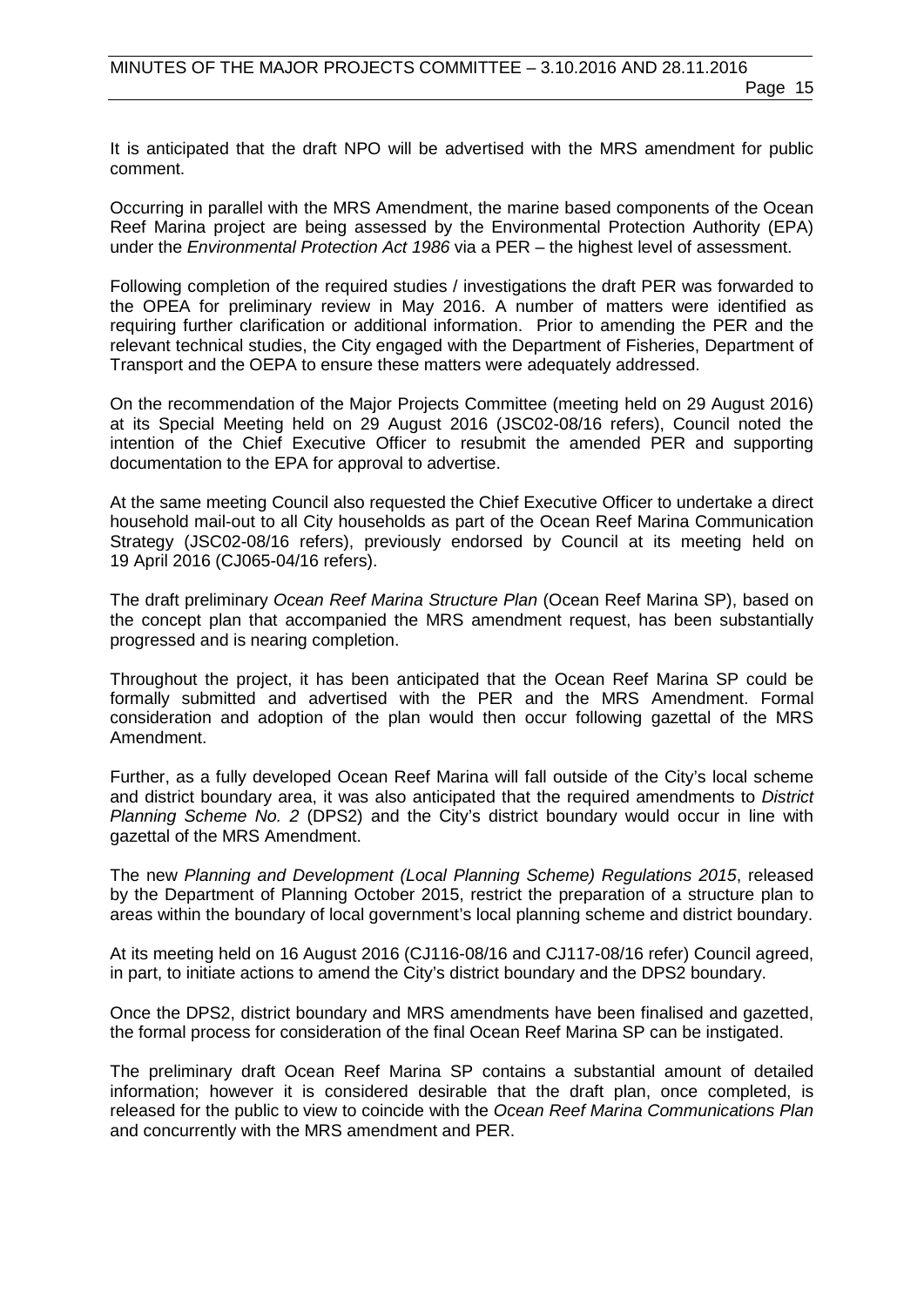At the meeting held on 1 August 2016 (Item 3 refers) it was agreed that the Major Projects Committee:

- *"1 NOTES the City's intention to publically release the proposed draft Ocean Reef Marina Structure Plan, once completed, as part of the City's Ocean Reef Marina communications plan, concurrently with the statutory public advertising of the Metropolitan Region Scheme Amendment and Public Environmental Review;*
- *2 NOTES that the final Ocean Reef Marina Structure Plan will be formally submitted for Council consideration following gazettal of the amendments to the City's district boundary, District Planning Scheme No. 2 boundary and Metropolitan Region Scheme boundary."*

# **DETAILS**

# **1 Public Environmental Review**

The amended draft PER was resubmitted to the Office of the Environmental Protection Authority on 31 August 2016 for approval to advertise. The City was advised by the OEPA that further minor amendments were required to adequately address the comments received on the original draft PER.

Prior to finalising the documents, the changes proposed to be made were discussed with the OEPA. The PER has now been finalised and formally submitted on 28 September 2016. The City is awaiting formal advice from the OEPA that the Chairman of the EPA has given approval to advertise.

In accordance with the statutory timeframes, the OEPA has two weeks from the date of submission of the final PER to notify the City of approval to advertise.

# **2 Metropolitan Region Scheme Amendment**

The DoP has confirmed that the City has provided all relevant information required for a decision to be made on advertising the MRS amendment.

At the meeting held on 27 September 2016 the WAPC considered providing in-principle support for the Negotiated Planning Outcome (NPO) for Bush Forever. It is anticipated that a Ministerial decision on advertising the MRS amendment will then be made.

The City will continue to engage with the DoP to ensure concurrent advertising of the PER and MRS amendment is facilitated.

It should be noted that the OEPA and the DoP are also liaising on the timing of concurrent advertising.

# **3 City of Joondalup District Boundary Amendment**

At its meeting held on 16 August 2016 (CJ117-08/16 refers), Council gave in-principle approval to change the City's district boundary to include the Ocean Reef Marina. Council also requested the City to seek comment on this proposal from the Department of Transport and DPaW.

The Department of Transport and DPaW have advised that they have no objection to the City initiating the process to amend the district boundary.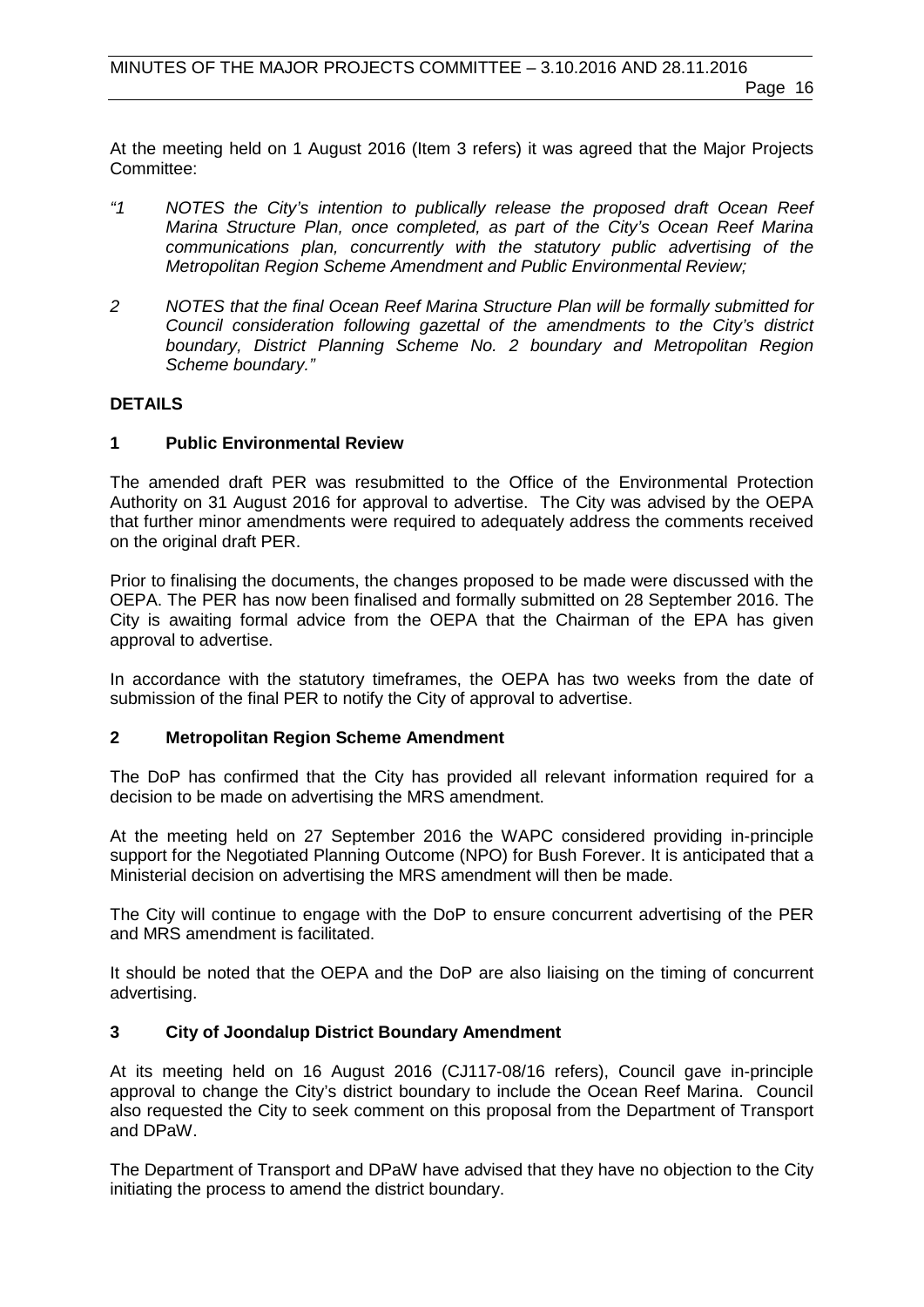# **4 Ocean Reef Marina Communications Plan**

The relevant marketing materials required for the communications strategy have been designed for approval. These materials include the following:

- Statutory PER advertisement (as required by the OEPA).
- City advertisement (in addition to the above) advising of PER / MRS public advertising.
- Ocean Reef Marina information brochure to be included in the City-wide mail out.
- Media release advising of PER / MRS public advertising.
- Fact Sheets PER, MRS amendment and Ocean Reef Marina SP processes.
- Poster advising of PER / MRS public advertising.
- Ocean Reef Marina webpage updates.
- Email advising of PER / MRS public advertising.
- Draft preliminary Ocean Reef Marina SP.

The release of the above materials is dependent on the PER / MRS amendment release date, however the Ocean Reef Marina webpage has already been updated to alert the community to the upcoming PER / MRS amendment advertising as well as the recent State Government announcement. Attachment 1 provides more information on the release of the relevant materials.

Once the PER and MRS amendment have been released for public submissions / comment, it is proposed that two Community Forums will be conducted. It is anticipated that the forums will be held at the Ocean Reef Sea Sports Club. The forums will enable the City to provide detailed information on the approvals process, how the community can have their say, State Government involvement and the next steps to be undertaken to bring the project to fruition. Forum attendees will also be able to have their questions answered by Mayor Troy Pickard, the Chief Executive Officer and members of the Ocean Reef Marina Project Team.

# **5 State Government**

At its meeting held on 20 September 2016 (CJ151-09/16 refers), it was agreed that Council:

- *"1 ENDORSES the draft Memorandum of Understanding between the City of Joondalup, LandCorp and the State Government for the Ocean Reef Marina Development as detailed in Attachment 1 to this Report;*
- *2 AUTHORISES the signing of the Memorandum of Understanding by the Mayor and Chief Executive Officer under Common Seal."*

The City will continue to liaise with LandCorp to finalise the Memorandum of Understanding to enable its execution as soon as possible.

Following the execution of the Memorandum of Understanding the requirements for the commencement of the Ocean Reef Marina Business Case will be determined in collaboration with LandCorp.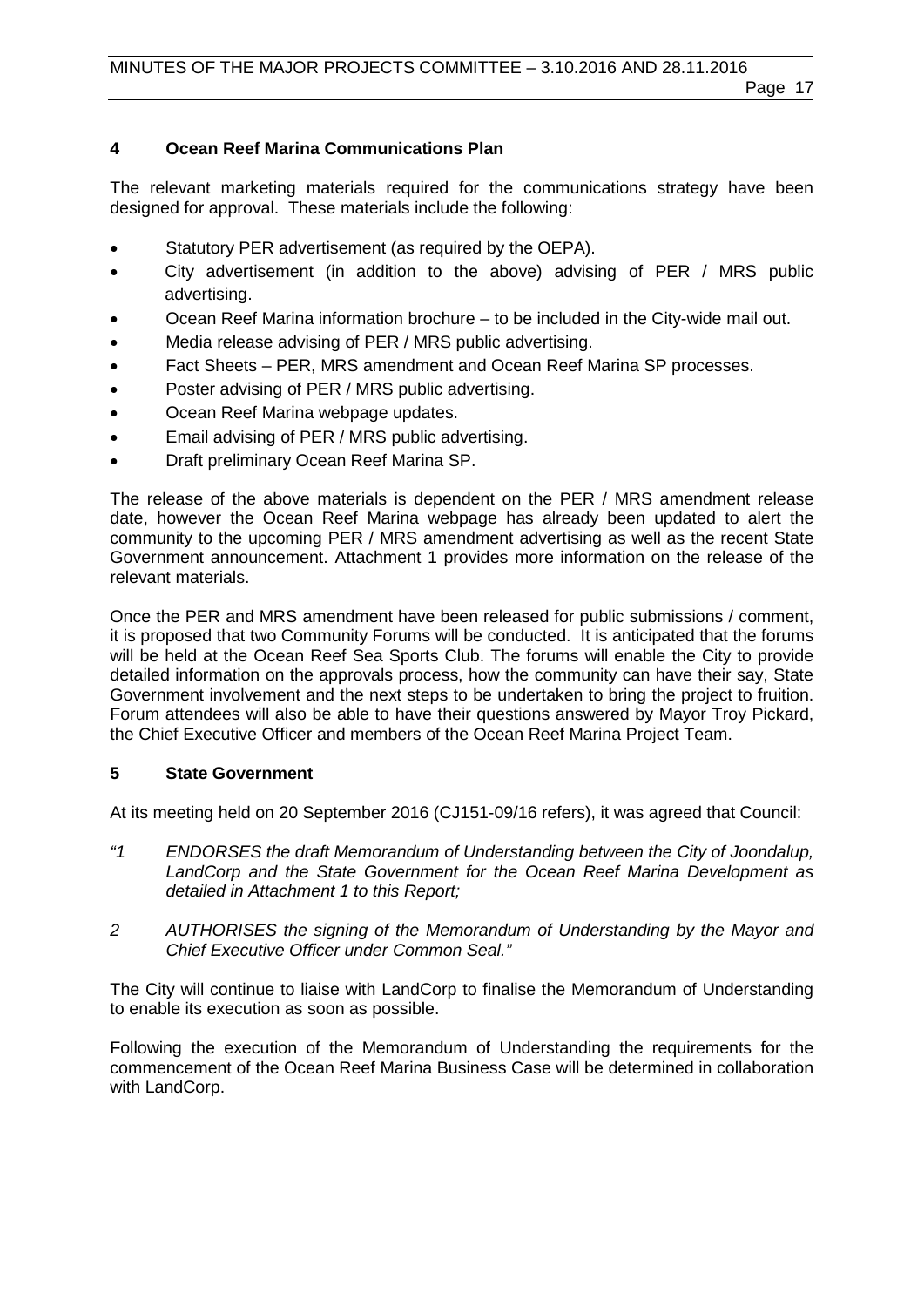# **6 Stakeholder Engagement**

The City has continued to liaise with the OEPA, DPaW, DoP and other relevant agencies on the preparation and finalisation of the PER and the MRS amendment.

A briefing on the Ocean Reef Marina and other major projects was provided to Shadow Cabinet on 19 September 2016.

# **7 Ocean Reef Marina in the Media**

Following the announcement that the State Government will take over the lead role for the project a substantial amount of media coverage ensued. The coverage included newspaper stories in *The West Australian*, local papers and specialist publications, television news stories and social media posts.

It has been estimated by Media Monitors that the combined coverage reached approximately 412,000 people.

# **Issues and options considered**

Not applicable.

# **Legislation / Strategic Community Plan / policy implications**

| Legislation |                                               |  |  |  |  |  | The City is governed by the requirements of the Local |
|-------------|-----------------------------------------------|--|--|--|--|--|-------------------------------------------------------|
|             |                                               |  |  |  |  |  | Government Act 1995 in relation to dealings involving |
|             | commercial undertakings and land development. |  |  |  |  |  |                                                       |

Other applicable legislation includes:

- *Planning and Development Act 2005.*
- *Environmental Protection Act 1986.*
- *Environmental Protection, Biodiversity and Conservation Act 1999* (Cwlth).

The approvals for the development are influenced by State Planning policies:

- *2.6: State Coastal Planning Policy.*
- *2.8: Bushland Policy for the Perth Metropolitan Region.*

# **Strategic Community Plan**

**Key theme Economic prosperity, vibrancy and growth.** 

**Objective** Destination City.

- **Strategic initiative •** Facilitate the establishment of major tourism infrastructure.
	- Encourage diverse accommodation options.

**Policy** Not applicable.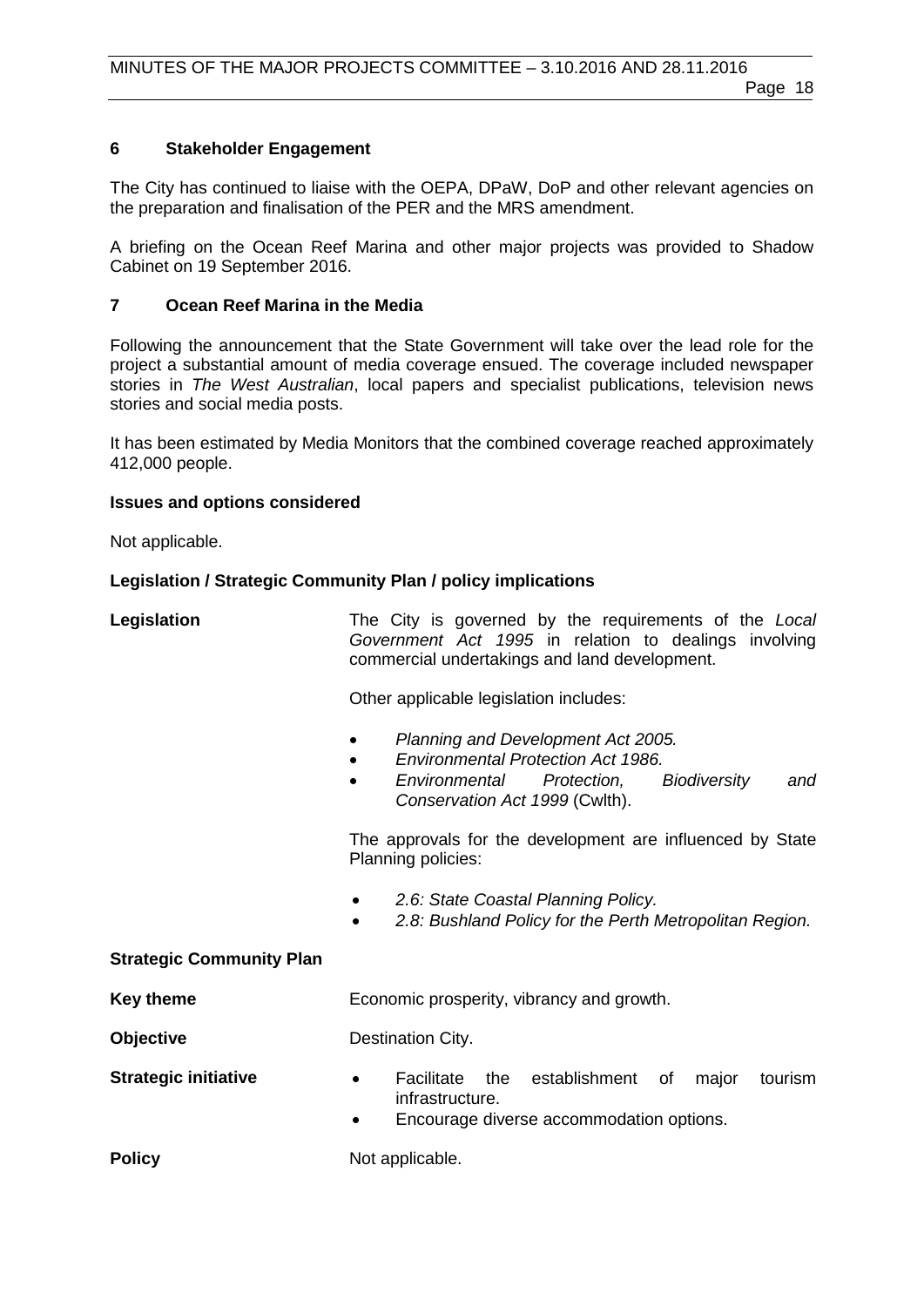# **Risk management considerations**

The City has amassed a substantial amount of information on all aspects of the project over a number of years. This information together with that recently compiled ensures that the City is well positioned to respond to the requirements of the relevant approvals processes.

The City has obtained agency support for the concurrent advertising of the PER and MRS amendment at all levels. Continued engagement with the agencies, in particular the DoP and OEPA, as well as the identification of further mitigation strategies, will limit the risk of this desirable outcome not eventuating.

The Ocean Reef Marina Risk Management Assessment is continuously updated taking cognisance of the environmental and planning approval requirements.

It is also anticipated that the detailed and comprehensive business case, to be prepared by LandCorp in collaboration with the City, will enable further risk management considerations to be identified, mitigated and/or managed.

# **Financial / budget implications**

Current financial year impact

| Account no.          | C <sub>1001</sub>  |
|----------------------|--------------------|
| <b>Budget Item</b>   | Ocean Reef Marina, |
| <b>Budget amount</b> | \$882,313          |
| Amount spent to date | \$48,582           |
| <b>Balance</b>       | \$833,731          |

Note: The 2016-17 approved budget includes income of \$500,000 (State Government financial contribution).

Total Project Expenditure (as at 19 September 2016)

| 133,241     |
|-------------|
| 968,284     |
| 266,604     |
| 325,046     |
| 388,552     |
| 376,393     |
| 838,371     |
| \$1,314,917 |
| \$1,163,151 |
| 181,230     |
| \$(785,500) |
|             |
|             |

Total City Expenditure \$5,170,289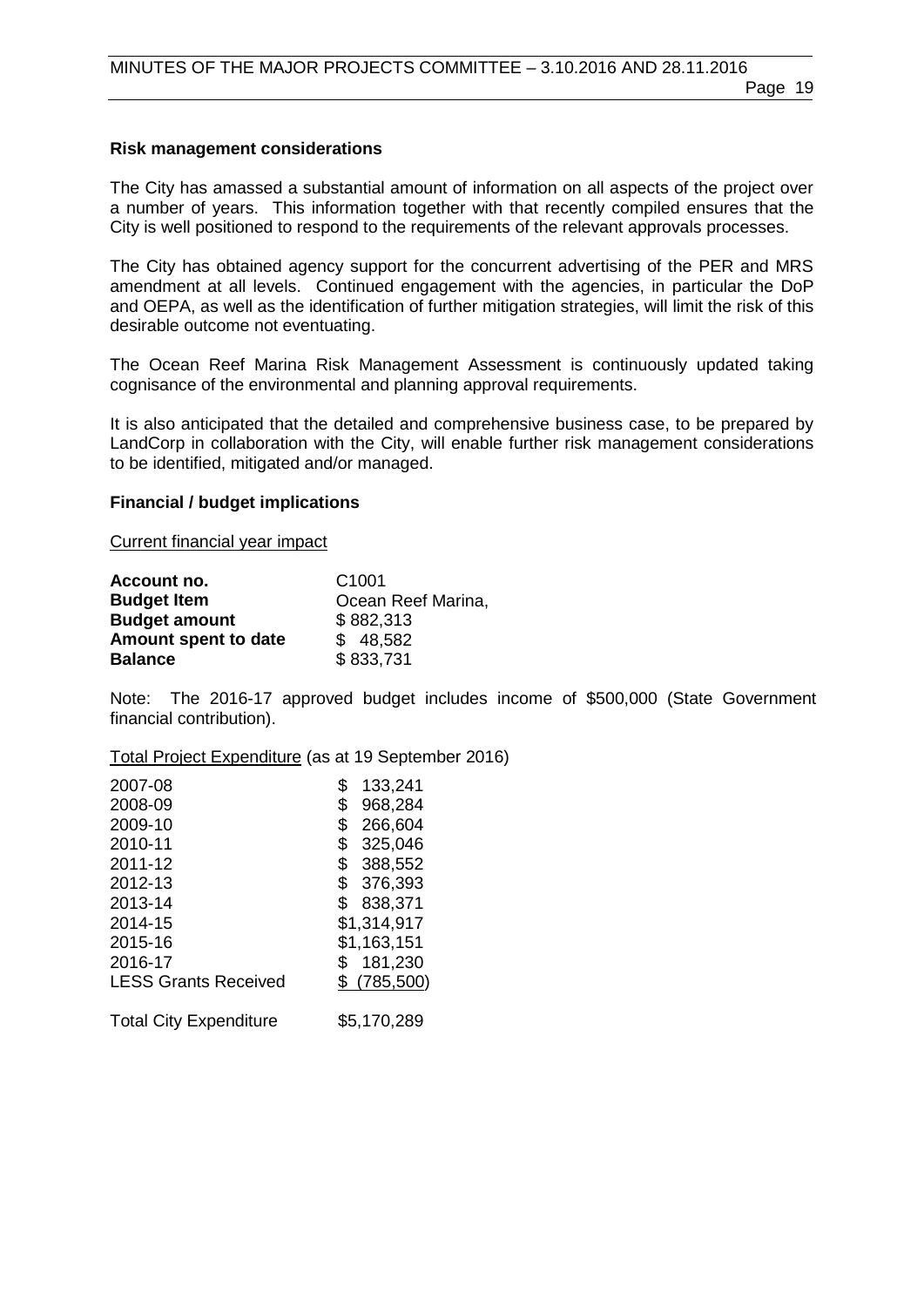| <b>Annual operating cost</b>                                   | The relevant business case/s, as far as possible, will include<br>anticipated on-going operating costs.                                                                                                                                                                                                                   |
|----------------------------------------------------------------|---------------------------------------------------------------------------------------------------------------------------------------------------------------------------------------------------------------------------------------------------------------------------------------------------------------------------|
| <b>Estimated annual income</b>                                 | The relevant business case/s, as far as possible, will include<br>estimated annual income.                                                                                                                                                                                                                                |
| <b>Capital replacement</b>                                     | Detailed analysis will be required at the appropriate stage of<br>the project.                                                                                                                                                                                                                                            |
| 20<br><b>Strategic</b><br>Year<br><b>Financial Plan impact</b> | The City's 20 Year Strategic Financial Plan 2015-2016 to<br>2034-35 includes \$2,070,000 which represents capital<br>expenditure for the 2015-16 and 2016-17 financial years.<br>Further analysis of the impact on the 20 Year Strategic<br>Financial Plan will be undertaken at the appropriate stage of<br>the project. |
| Impact year                                                    | 2016-17.                                                                                                                                                                                                                                                                                                                  |

All amounts quoted in this report are exclusive of GST.

### **Regional significance**

The Ocean Reef Marina development will become a significant tourist / visitor destination and a key focal point within the northern Perth corridor.

### **Sustainability implications**

Progression of the Ocean Reef Marina planning process required a number of studies / reports addressing key issues pertaining to sustainability (such as social and economic impact and environmental sustainability). Various management plans were required to be prepared as part of the MRS amendment, PER and structure plan processes.

# **Consultation**

Extensive on-going consultation with State Government departments and agencies has been undertaken to ensure the relevant approvals processes proceed in accordance with expectations and agreed timelines.

The MRS Amendment and PER require statutory public consultation and the Ocean Reef Marina Communications Plan will provide additional, less technical information on the approvals process to the community.

# **COMMENT**

Significant milestones have been reached for the Ocean Reef Marina over recent times. The announcement by the State Government that it will take the lead role in progressing the project is considered the most significant milestone in the project's history.

The impending public advertising of the PER / MRS amendment brings the planning and environmental approval of the project one step closer.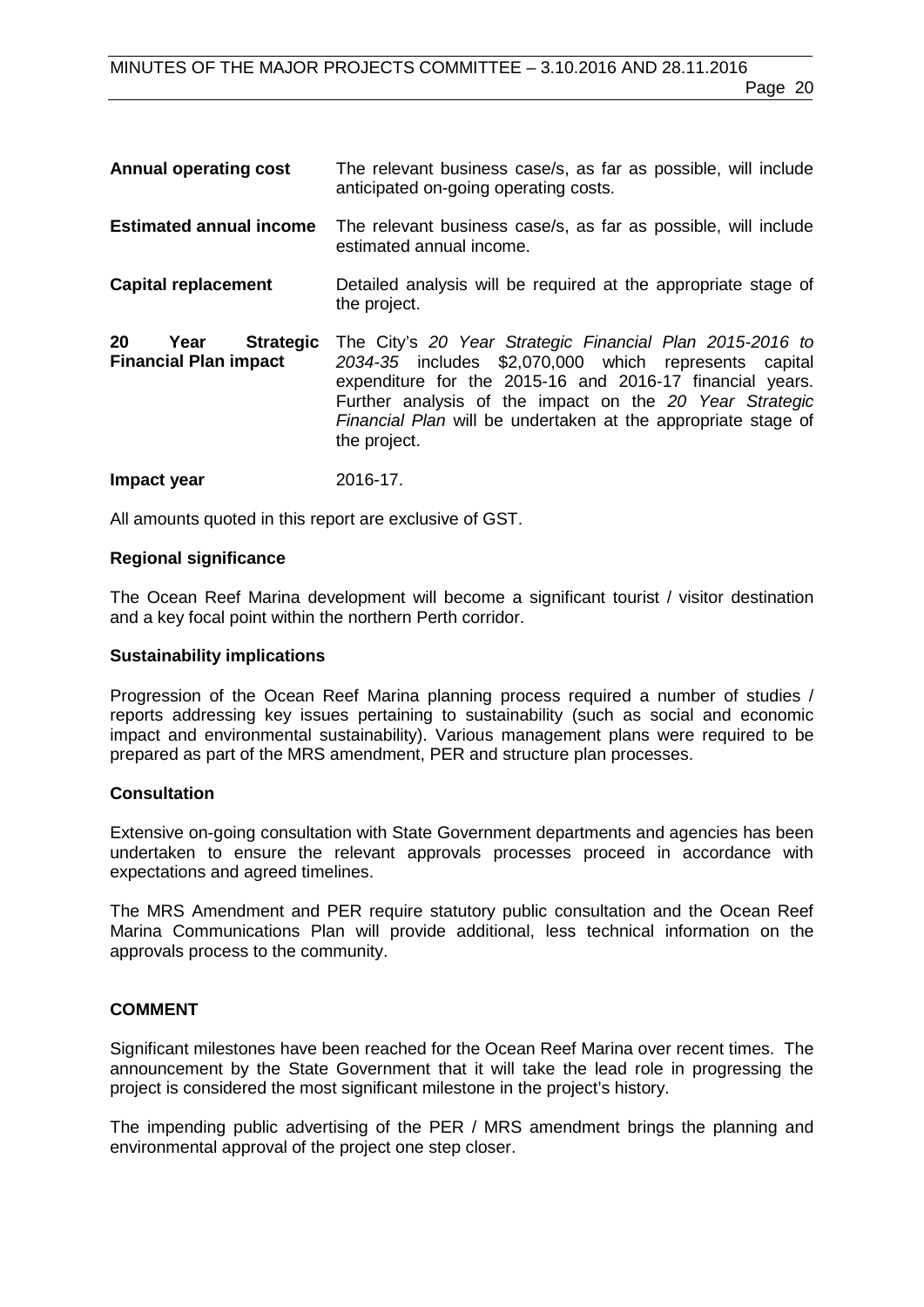### Page 21

# **VOTING REQUIREMENTS**

Simple Majority.

# **OFFICER'S RECOMMENDATION**

That the Major Projects Committee:

- 1 NOTES the Ocean Reef Marina Project Status Report;
- 2 AUTHORISES the Chief Executive Office to progress the Ocean Reef Marina Communications Strategy including a City-wide mail out to all households within the City and the conducting of Community Forums as outlined in this Report.

**MOVED Cr Jones, SECONDED Cr Hollywood that the Major Projects Committee:**

- **1 NOTES the Ocean Reef Marina Project Status Report;**
- **2 AUTHORISES the Chief Executive Office to progress the Ocean Reef Marina Communications Strategy (as amended) including a City-wide mail out to all households within the City and the conducting of a variety of Community Forums.**

### **The Motion was Put and CARRIED (7/0)**

**In favour of the Motion:** Mayor Pickard, Crs Chester, Fishwick, Hollywood, Jones, Norman and Poliwka.

*Appendix 2 refers*

*[To access this attachment on electronic document, click here: Attach2agnMPC161003.pdf](http://www.joondalup.wa.gov.au/files/committees/MAPC/2016/Attach2agnMPC161003.pdf)*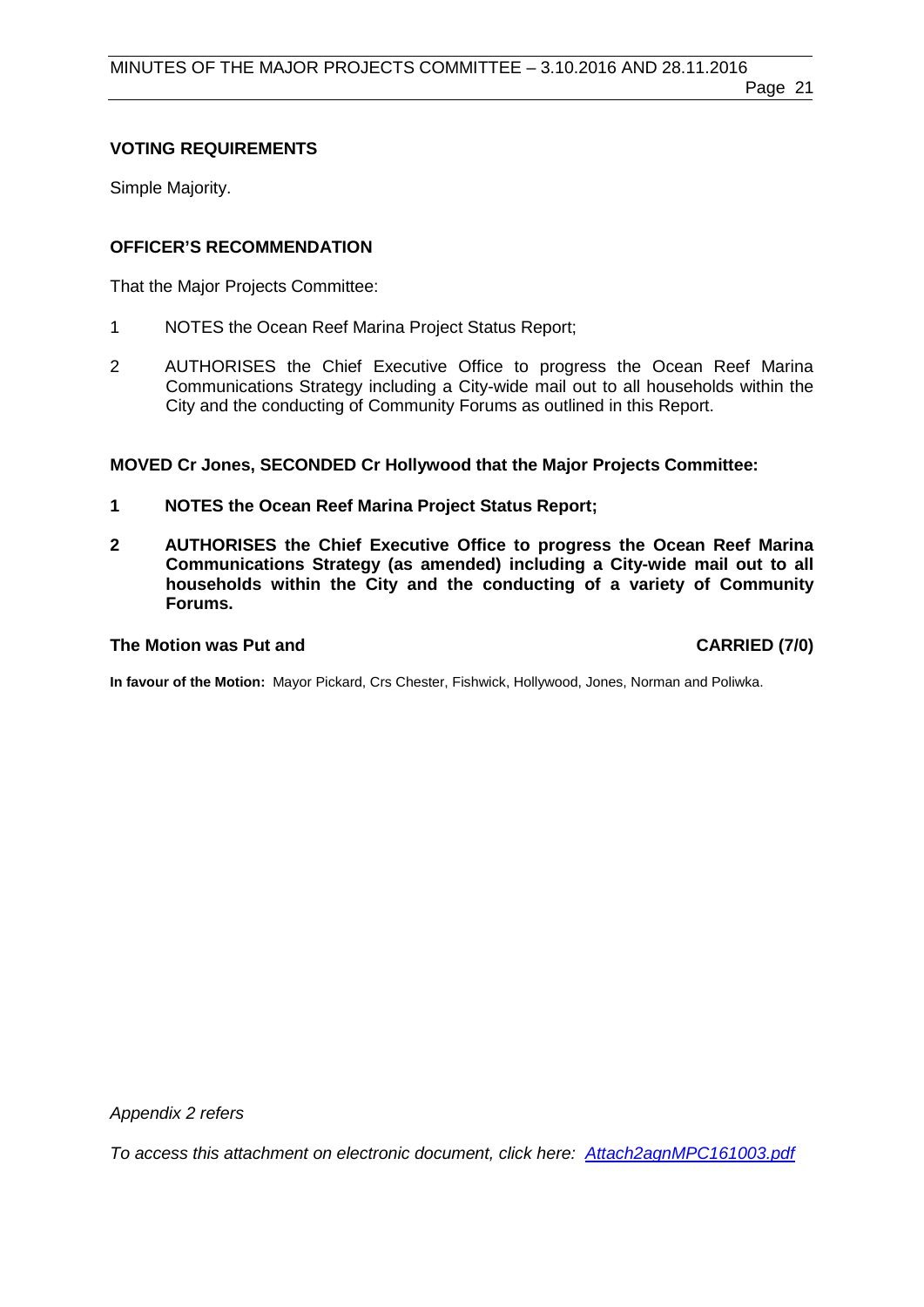*Cr Taylor left the room at 9.28pm and returned 9.29pm.*

### <span id="page-21-0"></span>**PROCEDURAL MOTION – THAT THE MEETING BE ADJOURNED – [08122, 02154]**

**MOVED Cr Fishwick, SECONDED Cr Jones that the meeting be ADJOURNED and RECONVENED on Monday 28 November 2016 commencing at 5.45pm to enable further consideration of Item 3 – Joondalup Performing Arts and Cultural Facility Business Case Report, including a community consultation plan for public consultation on the Joondalup Performing Arts and Cultural Facility.**

### The Procedural Motion was Put and **CARRIED** (7/0)

**In favour of the Procedural Motion:** Mayor Pickard, Crs Chester, Fishwick, Hollywood, Jones, Norman and Poliwka.

The meeting **ADJOURNED** at 9.30pm on 3 October 2016 with the following committee members being present at that time:

> Mayor Troy Pickard Cr Kerry Hollywood Cr Nige Jones Cr Mike Norman Cr John Chester Cr Russ Fishwick, JP Cr Russell Poliwka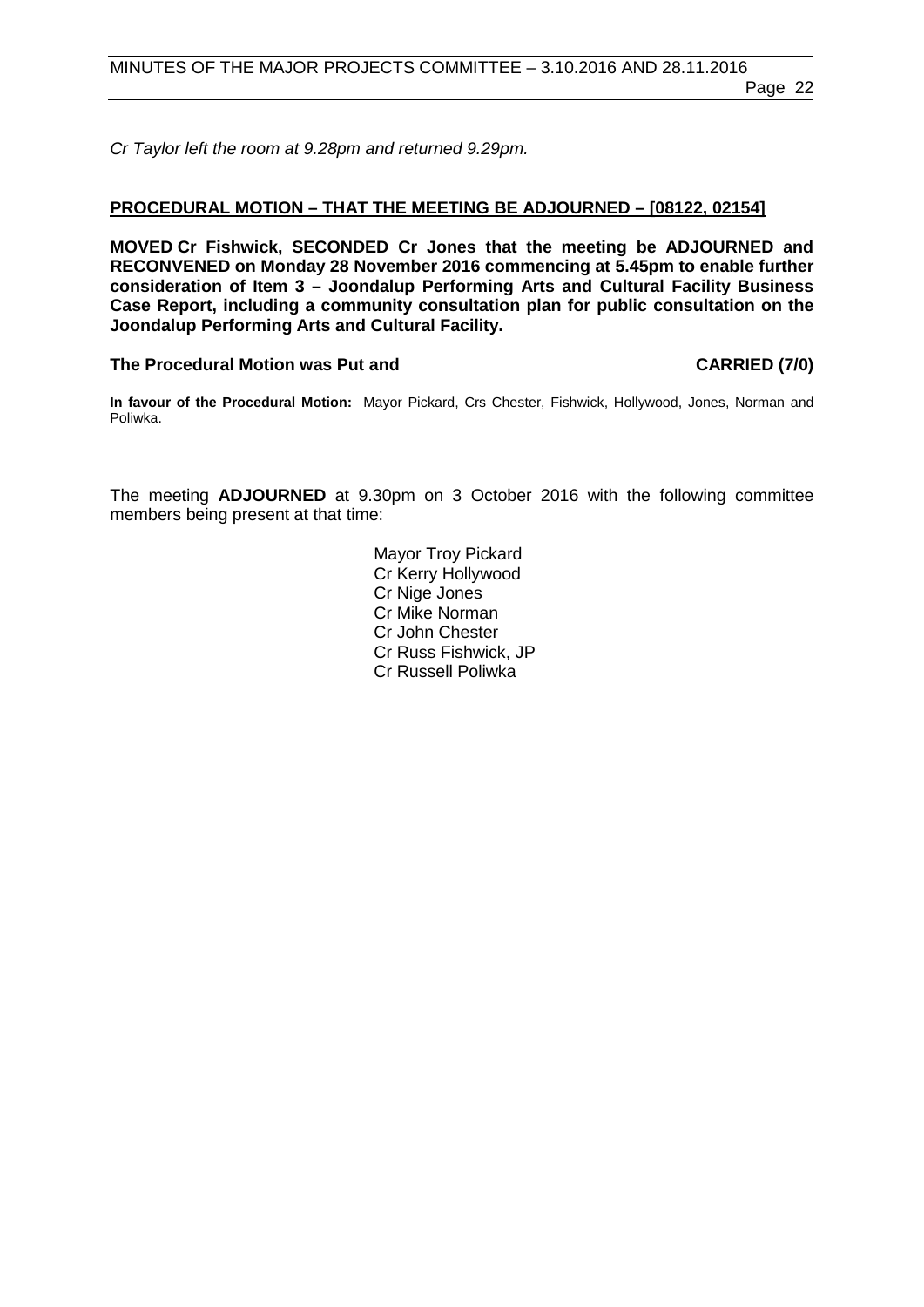# <span id="page-22-0"></span>**RESUMPTION OF MEETING**

The Presiding Member declared the **Major Projects Committee** meeting that commenced on **3 October 2016 RESUMED** at **5.49pm** on **Monday 28 November 2016**, the following persons being present:

# **ATTENDANCE**

# **Committee Members**

| <b>Mayor Troy Pickard</b> | <b>Presiding Member</b>        |
|---------------------------|--------------------------------|
| Cr Kerry Hollywood        | <b>Deputy Presiding Member</b> |
| Cr Nige Jones             |                                |
| Cr Liam Gobbert           |                                |
| Cr Mike Norman            |                                |
| Cr John Chester           |                                |
| Cr Russ Fishwick, JP      |                                |

# **Observers**

Cr Tom McLean, JP Cr Philippa Taylor Cr Russell Poliwka

# **Officers**

| Mr Garry Hunt        | <b>Chief Executive Officer</b>     |
|----------------------|------------------------------------|
| Mr Mike Tidy         | <b>Director Corporate Services</b> |
| Mr Brad Sillence     | <b>Manager Governance</b>          |
| Mr Blignault Olivier | <b>Manager City Projects</b>       |
| Mr Scott Collins     | Senior Projects Officer            |
| Mr Allan Ellingham   | <b>Senior Financial Analyst</b>    |
| Mrs Lesley Taylor    | <b>Governance Officer</b>          |
|                      |                                    |

# **APOLOGIES/LEAVE OF ABSENCE**

# **Leave of Absence previously approved**

| <b>Cr Christine Hamilton-Prime</b> | 4 December to 10 December 2016 inclusive: |
|------------------------------------|-------------------------------------------|
| Cr Liam Gobbert                    | 6 December 2016:                          |
| Cr Sophie Dwyer                    | 7 December to 9 December 2016 inclusive:  |
| Cr Liam Gobbert                    | 17 December 2016.                         |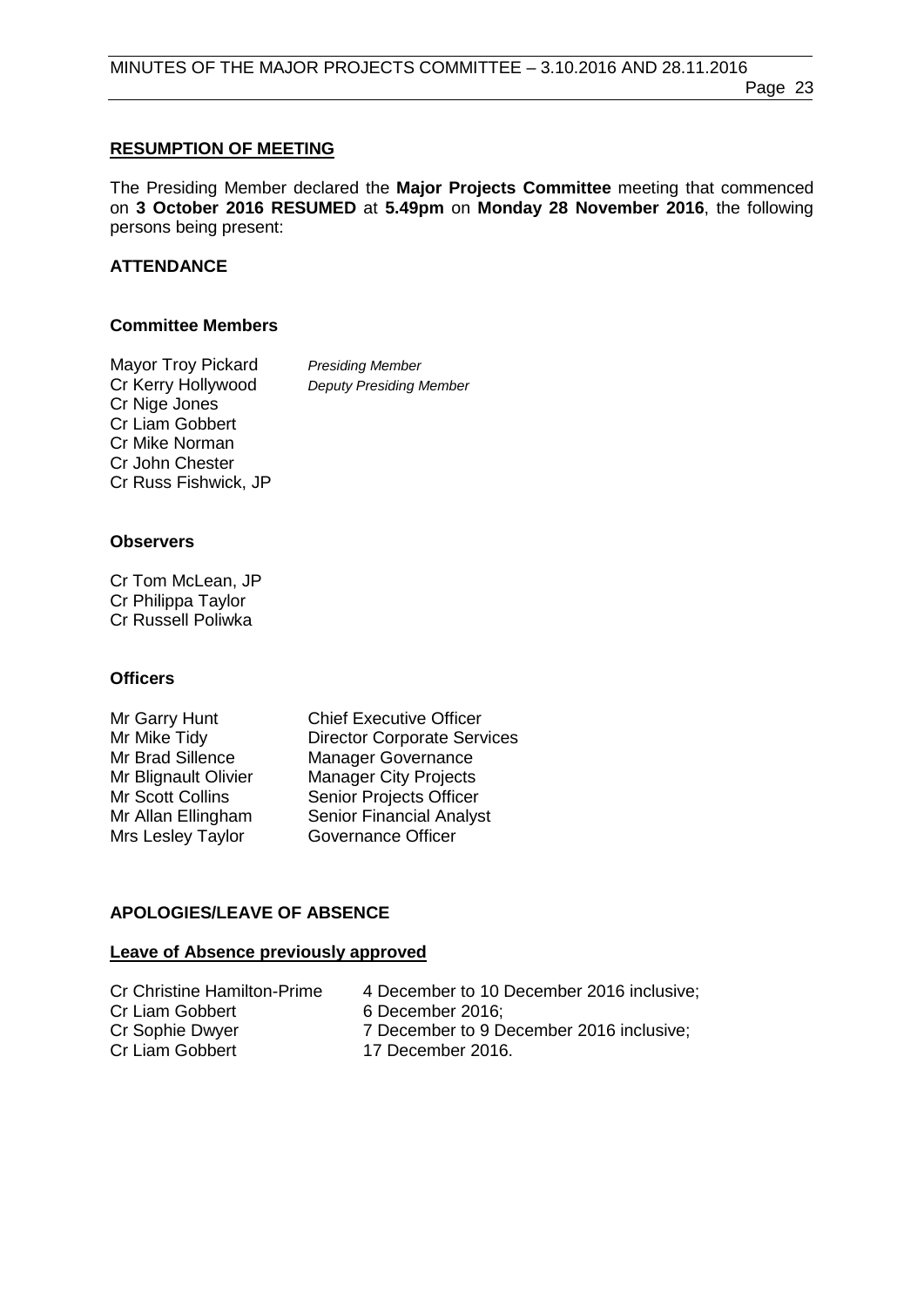# <span id="page-23-0"></span>**ITEM 3 JOONDALUP PERFORMING ARTS AND CULTURAL FACILITY BUSINESS CASE REPORT**

| WARD                                  | <b>North</b>                                    |                                                                                                                                                                                                              |  |
|---------------------------------------|-------------------------------------------------|--------------------------------------------------------------------------------------------------------------------------------------------------------------------------------------------------------------|--|
| <b>RESPONSIBLE</b><br><b>DIRECTOR</b> | Mr Garry Hunt<br><b>Chief Executive Officer</b> |                                                                                                                                                                                                              |  |
| <b>FILE NUMBER</b>                    | 75577, 101515                                   |                                                                                                                                                                                                              |  |
| <b>ATTACHMENT</b>                     | Attachment 1<br>Attachment 2                    | <b>Business Case</b><br><b>Business Case - Part Two Appendices</b>                                                                                                                                           |  |
|                                       | (Please Note:                                   | Attachments<br>available<br>The<br>are<br>electronically only)                                                                                                                                               |  |
|                                       |                                                 | <b>AUTHORITY / DISCRETION</b> Executive - The substantial direction setting and oversight<br>role of Council, such as adopting plans and reports,<br>accepting tenders, directing operations, setting<br>and |  |

### **PURPOSE**

For the Council to note the Joondalup Performing Arts and Cultural Facility (JPACF) Business Case for the purpose of advertising details of the Business Case for public comment.

amending budgets.

# **EXECUTIVE SUMMARY**

At its meeting held on 1 August 2016 the Major Projects Committee resolved in part as follows:

*"2 REQUESTS the Chief Executive Officer to review and refine the Business Case for the Joondalup Performing Arts and Cultural Facility taking into account the outcomes of the schematic design stage and the assessment of social and economic impacts, and a further report be presented to the October meeting of the Major Projects Committee with the intention of making the information available for public comment following Council's consideration of this item."*

Since then the City has engaged several consultants with various areas of expertise to review and provide recommendations on the JPACF Business Case and subsequently refined the Business Case accordingly (Attachment 1 and 2 refer). There now exists an opportunity to advertise details of the Business Case for public comment in alignment with the City's *Community Engagement Protocol.* 

It should be noted however that consultants Deloitte are currently reviewing the refined Business Case and their report is scheduled for completion by 10 October 2016. The Business Case as attached to this report is current at this point in time however it should be noted that findings from the review by Deloitte may necessitate further modifications to the Business Case.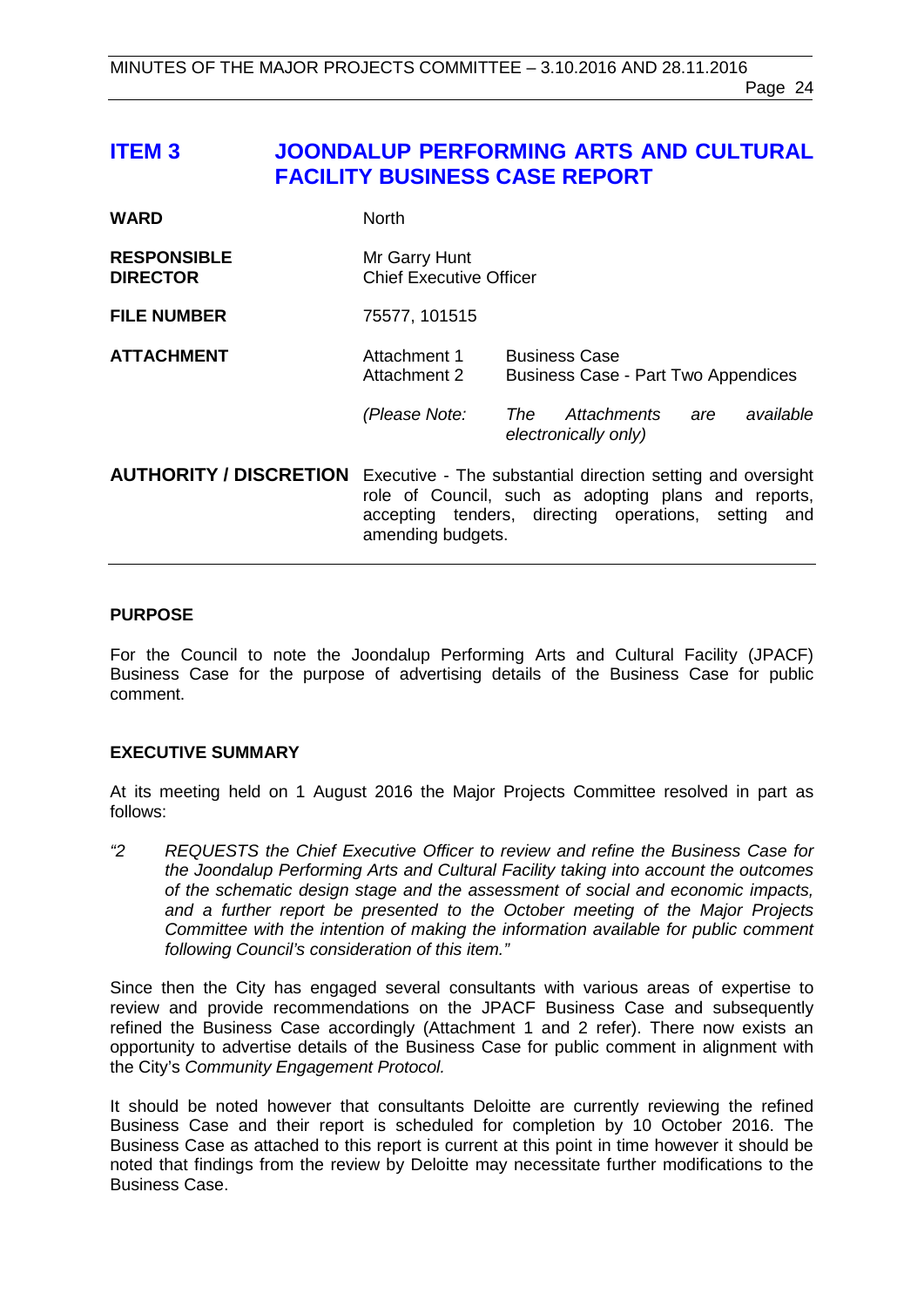*It is therefore recommended that the Council:*

- *1 NOTES the reviewed and refined Joondalup Performing Arts and Cultural Facility Business Case forming Attachment 1 and 2 to this Report;*
- *2 NOTES the three Joondalup Performing Arts and Cultural Facility Business Case review reports from consultants Pracsys, Paxon Group and Rudi Gracias provided in Attachment 2 to this Report;*
- *3 NOTES that a review of the refined Joondalup Performing Arts and Cultural Facility Business Case is currently being undertaken by consultants Deloitte and is scheduled for completion by 10 October 2016;*
- *4 REQUESTS the Chief Executive Officer to initiate a community consultation process based on the reviewed and refined Joondalup Performing Arts and Cultural Facility Business Case, aligned to the community consultation process undertaken for the Ocean Reef Marina as outlined in this report, and to provide a further report to the Major Projects Committee detailing the outcome of the community consultation process.*

# **BACKGROUND**

At its meeting held on 15 December 2015 (C77-12/15 refers), Council considered a report entitled Joondalup Performing Arts and Cultural Facility Business Case and Progression Options. The report provided a draft Business Case for the JPACF and options to progress the project through a schematic design stage. Upon consideration of the report it was resolved that Council:

- *"1 NOTES the Business Case, at this point in time, for the Joondalup Performing Arts and Cultural Facility as detailed in Attachment 1 to Report C77-12/15;*
- *2 REQUESTS the Chief Executive Officer to proceed with the schematic design stage of the Joondalup Performing Arts and Cultural Facility project and NOTES Ashton Raggatt MacDougall Pty Ltd T/A ARM Architecture will undertake the schematic*  design based on the scope of works and fee proposal as outlined in Report *C77-12/15;*
- *3 NOTES the Business Case for the Joondalup Performing Arts and Cultural Facility project is final at this point in time and will be further refined for Council's approval in view of the outcomes of the schematic design stage and revised costings;*
- *4 NOTES the Chief Executive Officer will submit a grant application to Round Three of the Federal Government's National Stronger Regions Fund."*

At its meeting held on 1 August 2016 the Major Projects Committee considered a report entitled Joondalup Performing Arts and Cultural Facility Project Status Report. Upon consideration of this report it was resolved that the Major Projects Committee:

*"1 NOTES the Joondalup Performing Arts and Cultural Facility Project Status Report;*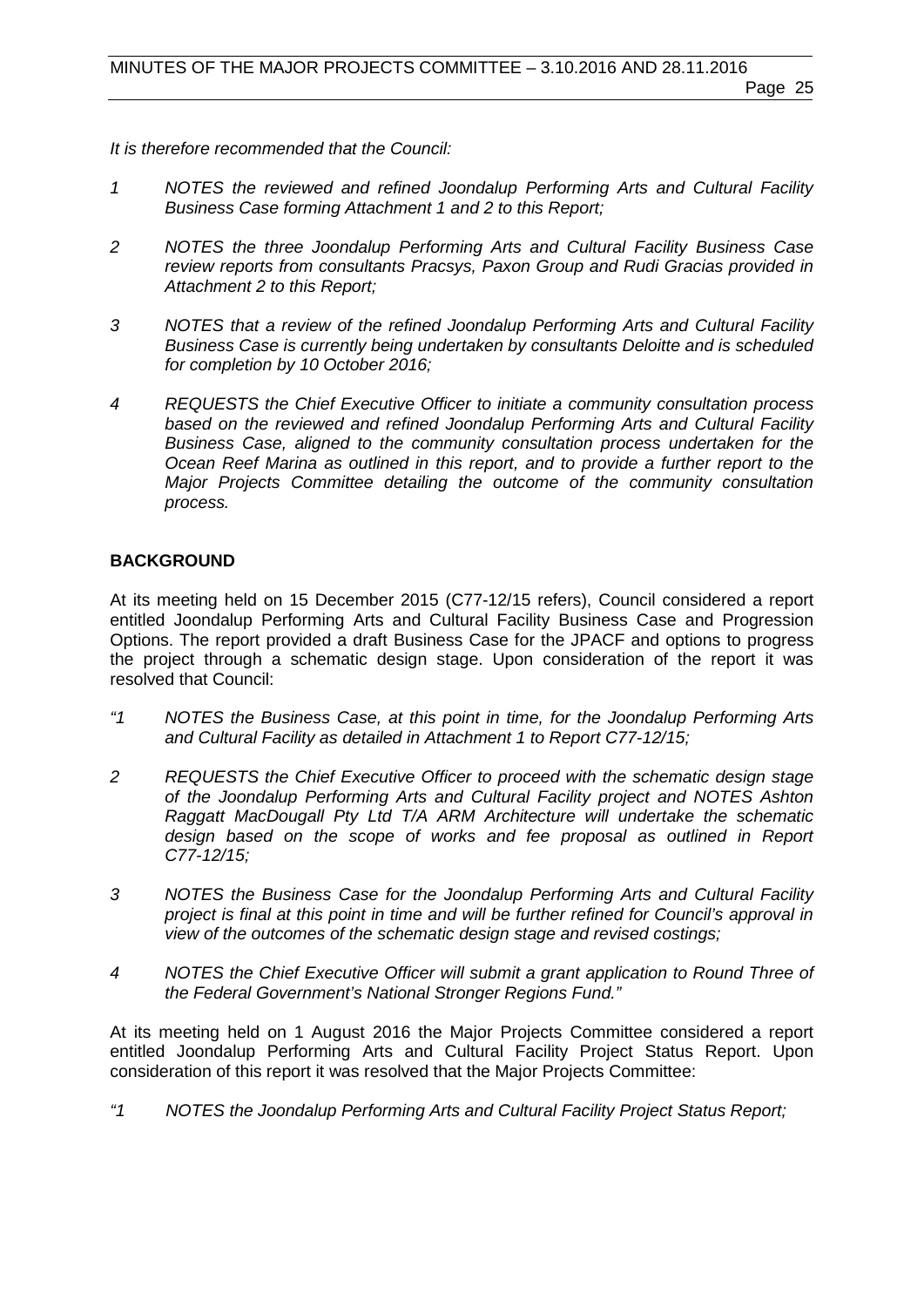*2 REQUESTS the Chief Executive Officer to review and refine the Business Case for the Joondalup Performing Arts and Cultural Facility taking into account the outcomes of the schematic design stage and the assessment of social and economic impacts, and a further report be presented to the October meeting of the Major Projects Committee with the intention of making the information available for public comment following Council's consideration of this item".*

# **DETAILS**

### **Business Case**

Since Council considered the draft JPACF Business Case in December 2015 the City has engaged several consultants to review and revise the JPACF Business Case. The reviews took into account the various changes to the design resulting from the schematic design stage of the project. The consultants were engaged to review the relevant components of the Business Case based on their areas of expertise. The scope of the work undertaken by the consultants is outlined below in this report. The recommendations from consultants have been either adopted outright or used to complement existing data in the Business Case. The impact of the consultant's recommendations on the Business Case is outlined below in this report and commentary included in the Business Case. The consultant's reports are included in Attachment 2 to this report.

The refined Business Case for the JPACF consists of two parts: Business Case (Attachment 1 refers) and Business Case – Part Two, Appendices (Attachment 2 refers). The document has been divided into two parts due to its large size. Attachment 1 consists of details of the work undertaken on the project since its inception and includes the project scope, strategic context, needs analysis, design options, and financial, social and economics assessments. Attachment 2 consists of all of the supporting documentation and detailed information supporting the Business Case, including consultant reports, concept and schematic design drawings, detailed financial and operations analysis and other technical data.

### **Consultant Business Case Reviews**

### Paxon Group Review

Consultant Paxon Group has demonstrated substantial previous experience in culture and arts projects in Western Australia and throughout Australia including Business Case development and financial and economic analysis of major arts and cultural infrastructure development projects. It should be noted that their previous work predominately relates to the preparation of business cases for the development of new facilities.

The analysis undertaken by Paxon took account of the changes made through the schematic design stage. Paxon reviewed the existing assumptions in the draft Business Case and undertook further financial analysis of the following components of the JPACF: repairs and maintenance; food and beverage; utilities; capital replacement costs; and also provided comment on the operation of the art gallery and exhibition space, conferencing and events and opportunities for grants and sponsorships. Various recommendations from Paxon Group have been incorporated into the Business Case and the report from Paxon Group is included in Attachment 2.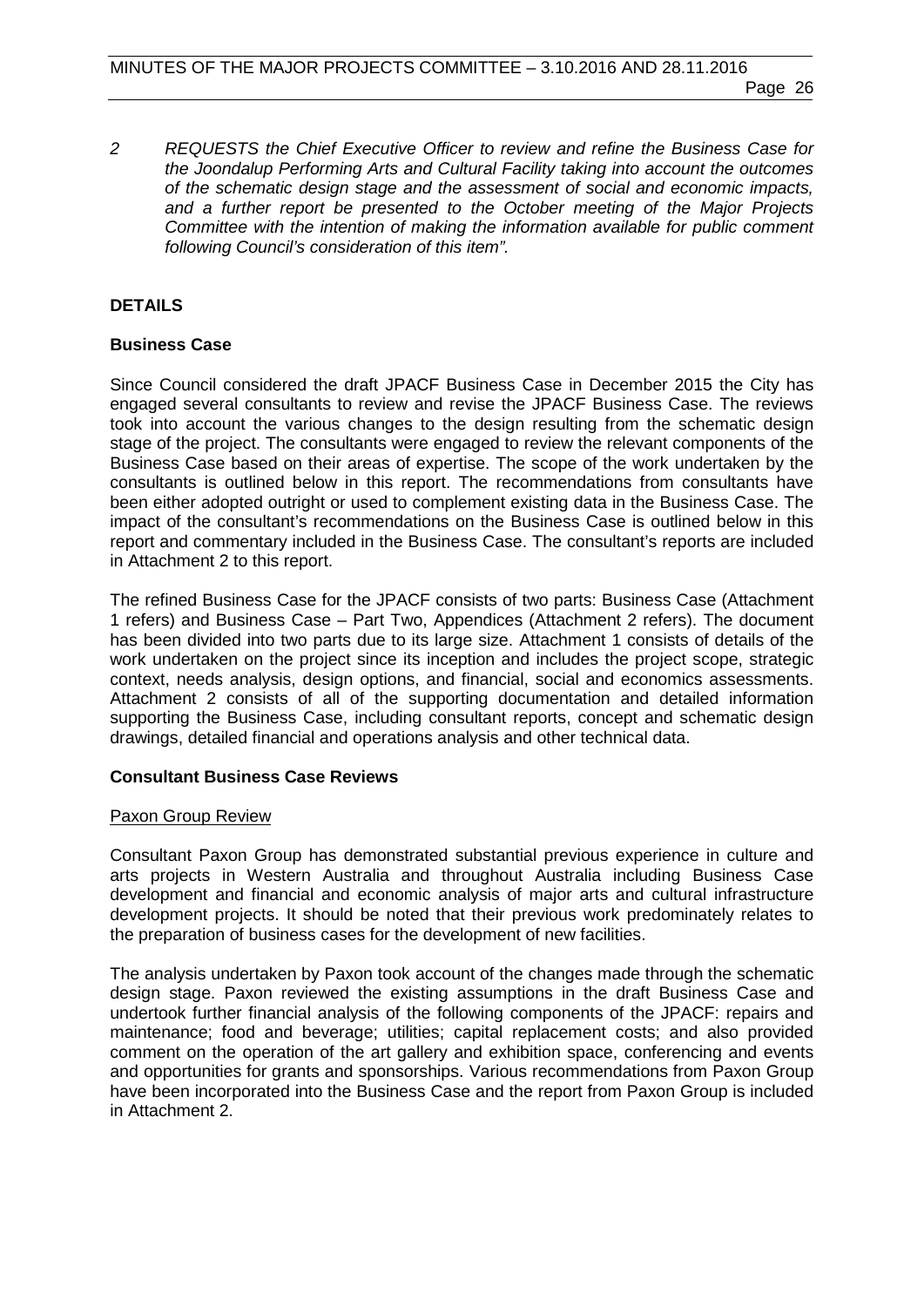# Rudi Gracias Review

Rudi Gracias previously held the role of Acting General Manager, Perth Theatre Trust and prior to that held positions as Chief Operating Officer, Perth Theatre Trust and Director BOCS Ticketing and Marketing Services. Mr Gracias now works as a consultant and was engaged by the City to review the JPACF Business Case and provide advice and financial modelling on income from the primary and secondary theatres, staffing levels, ticketing, technical equipment and suggestions on a management model for the JPACF. Various recommendations from Rudi Gracias have been incorporated into the Business Case and the report by Rudi Gracias is included in Attachment 2.

# Pracsys Review

During the undertaking of the schematic design process additional research into economic and social impacts of the JPACF was undertaken by consultants Pracsys. More recently Pracsys was re-engaged to provide improved assumptions for the art gallery, community use rooms and conferencing and events areas of the facility following the reconfiguration of these areas through the schematic design process.

Pracsys has also updated their previous work on the social and economic impacts and Social Return on Investment (SROI) and revised the overall Benefit Cost Ratio (BCR) and Net Present Value (NPV) for the JPACF, based on the new financial details resulting from the review of the Business Case. This information has now been included in the refined Business Case and their report is included in Attachment 2.

# Deloitte Review

Deloitte Australia was previously engaged by the City to undertake an audit of the financial modelling of the JPACF Business Case. In June 2016 the Finance Committee noted in part that the financial model was shown to be rigorous and provided assurance to the City's financial modelling approach. Deloitte is currently engaged to undertake a review of the refined JPACF Business Case to challenge the robustness of the underlying financial assumptions and the key risks and mitigation strategies for the project.

Their work will include a review of the following components: financial forecasts, financial assumptions and supporting information; funding sources; risks; sensitivity analysis and potential variability of cash flows; returns and impact on the City; social and economic impact analysis; and cost benefit analysis. The work being undertaken by Deloitte is scheduled for completion by 10 October 2016. The Business Case as attached to this report is current at this point in time however it should be noted that findings from the review by Deloitte may necessitate further modifications to the Business Case.

# **Summary of refinements since December 2015 Business Case**

Through the review process the City was provided with vast amounts of additional information and recommendations from the various consultants. The City has presented the relevant information in a balanced way to allow Elected Members to make an informed decision on progressing the project.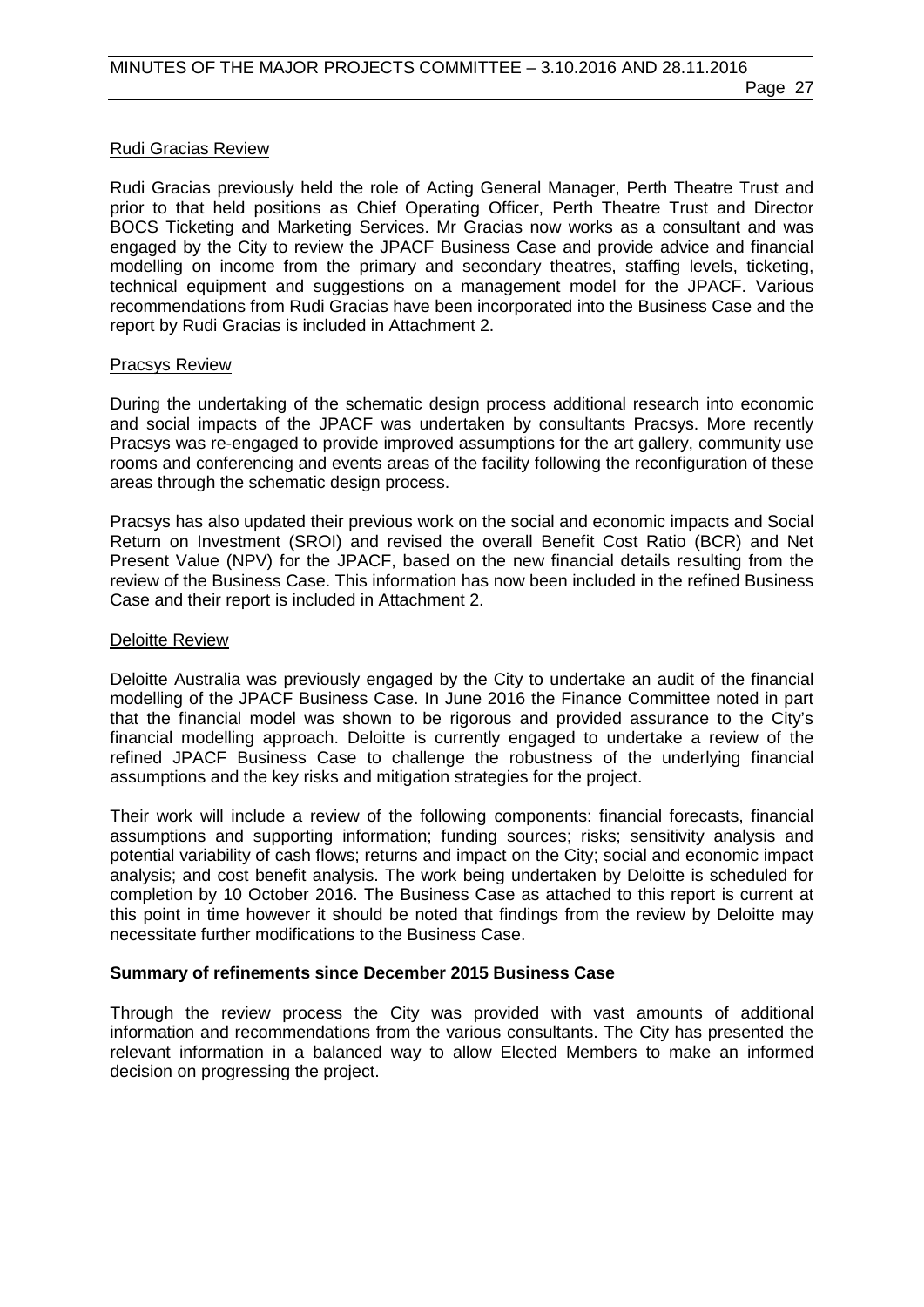In considering the various options to adopt for the purpose of the Business Case three scenarios have been prepared as follows:

- Scenario 1 Worse Case. This includes some of the worse-case estimates for staff costs, utilities and repair/maintenance as provided by consultants.
- Scenario  $2$  Idealistic. The other end of the range of possibilities with best-case estimates for staff costs, utilities and repair/maintenance.
- Scenario 3 Realistic. Amended set of assumptions, which represent a balance between Scenario 1 and Scenario 2.

Scenario 3 is used as the basis of the projections in the Business Case. The difference between the scenarios indicates that some uncertainty still exists with some of the assumptions and that there are further improvements that will continue to be made to the projections if the project progresses.

The 40 year whole-of-life project costs for the JPACF for Scenario 3 has increased from the December 2015 Business Case figure of \$200.1 million to \$217.5 million. Some of the major refinements are summarised as follows:

- \$3 million for increased capital costs resulting from the schematic design stage of the project, including the cost of interest.
- \$11 million for forecasted reduced Tamala Park proceeds, including the cost of interest.
- \$4 million benefit for the reduced costs of borrowing (lower interest rate).
- \$7 million due to the higher operating subsidy of \$863,000 per year (up from \$818,000 in December 2015).

Commentary on the refinements to the Business Case are provided in detail in Attachment 2.

# Funding strategy

The funding strategy for the facility assumes a contribution of \$10 million from the Federal Government towards the capital costs. The City prepared and submitted a grant application for \$10 million to Round Three of the Federal Government's National Stronger Regions Fund (NSRF) in March 2016. The Department of Infrastructure and Regional Development is currently providing advice to the Australian Government on NSRF Round Three applications. The Department has recently advised the City that decisions regarding the timing of announcements are a matter considered by the Australian Government.

The City has planned for the JPACF for a number of years and implemented strategies, including the sale of vacant surplus land, to contribute to the cost of the project. At present there is \$21 million in reserves dedicated to the development of the JPACF, being the Joondalup Performing Arts and Cultural Facility Reserve (\$12 million) and the Tamala Park Land Sales Reserve (\$9 million). It is estimated that there will be \$37 million in total available at the point of construction according to the indicative project program. It should be noted that this amount was originally forecast to be \$45 million however this has recently been reduced by \$8 million due to revised forecast of proceeds from Tamala Park Regional Council.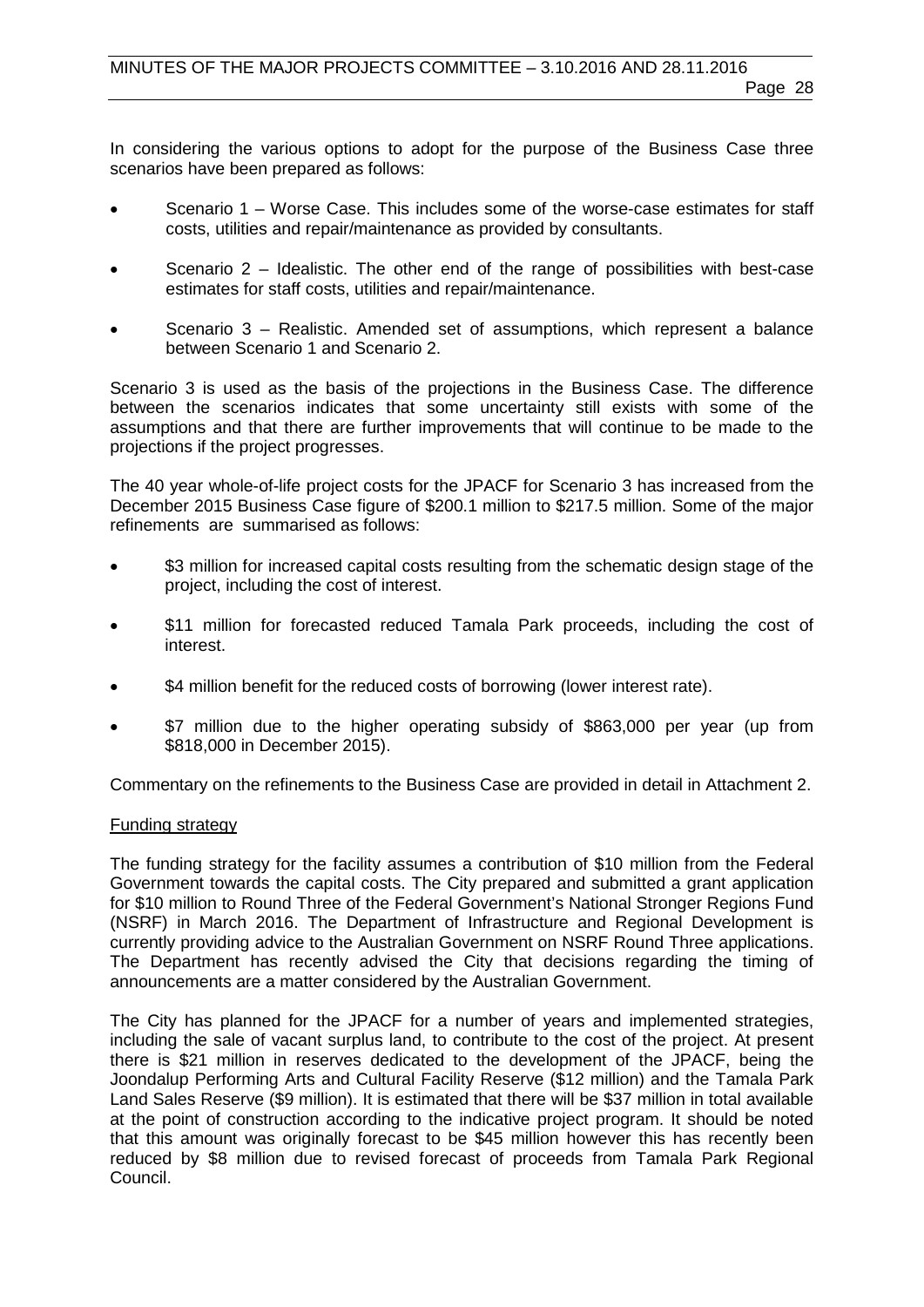The remainder of the financing would come from borrowings from Western Australia Treasury Corporation. It is estimated that \$58 million borrowings would be required during the construction period, repaid over a 15 year term at fixed interest rate of approximately 3.81%. The total repayments, including principal and interest, are estimated at \$80 million. It is estimated that approximately 60% of the repayments will be repaid using future proceeds from the sale of surplus land, with the remaining 40% being funded from general municipal funds. If the City's application for the \$10 million NSRF grant is unsuccessful this would result in additional borrowings and total repayments of \$14 million, resulting in total repayments including principal and interest, of \$94 million.

The City has undertaken a detailed evaluation of alternative forms of financing, including variable rate loans and interest only loans. The findings are discussed in detail in Attachment 2. Consultants Deloitte will also provide comment on the alternative funding strategies as part of their review.

### **Issues and options considered**

Not applicable.

### **Legislation / Strategic Community Plan / policy implications**

**Legislation** The City is governed by the requirements of the *Local Government Act 1995* in relation to dealings involving commercial undertakings and land development.

### **Strategic Community Plan**

**Key theme Community Wellbeing.** 

- **Objective** Cultural development.
- **Strategic initiative Establish a significant cultural facility with the capacity to** attract world-class visual and performing arts events.
- **Policy** Not applicable.

### **Risk management considerations**

A comprehensive risk management plan outlining the risks apparent to the project has been prepared and is continually updated as the project progresses. The financial risks and sensitivities are outlined in the Business Case.

### **Financial / budget implications**

Current financial year impact

| Account no.          | 1-210-C1002                                      |
|----------------------|--------------------------------------------------|
| <b>Budget Item</b>   | Joondalup Performing Arts and Cultural Facility. |
| <b>Budget amount</b> | \$11,300,000                                     |
| Amount spent to date | \$ 188,641                                       |
| <b>Balance</b>       | \$11,111,359                                     |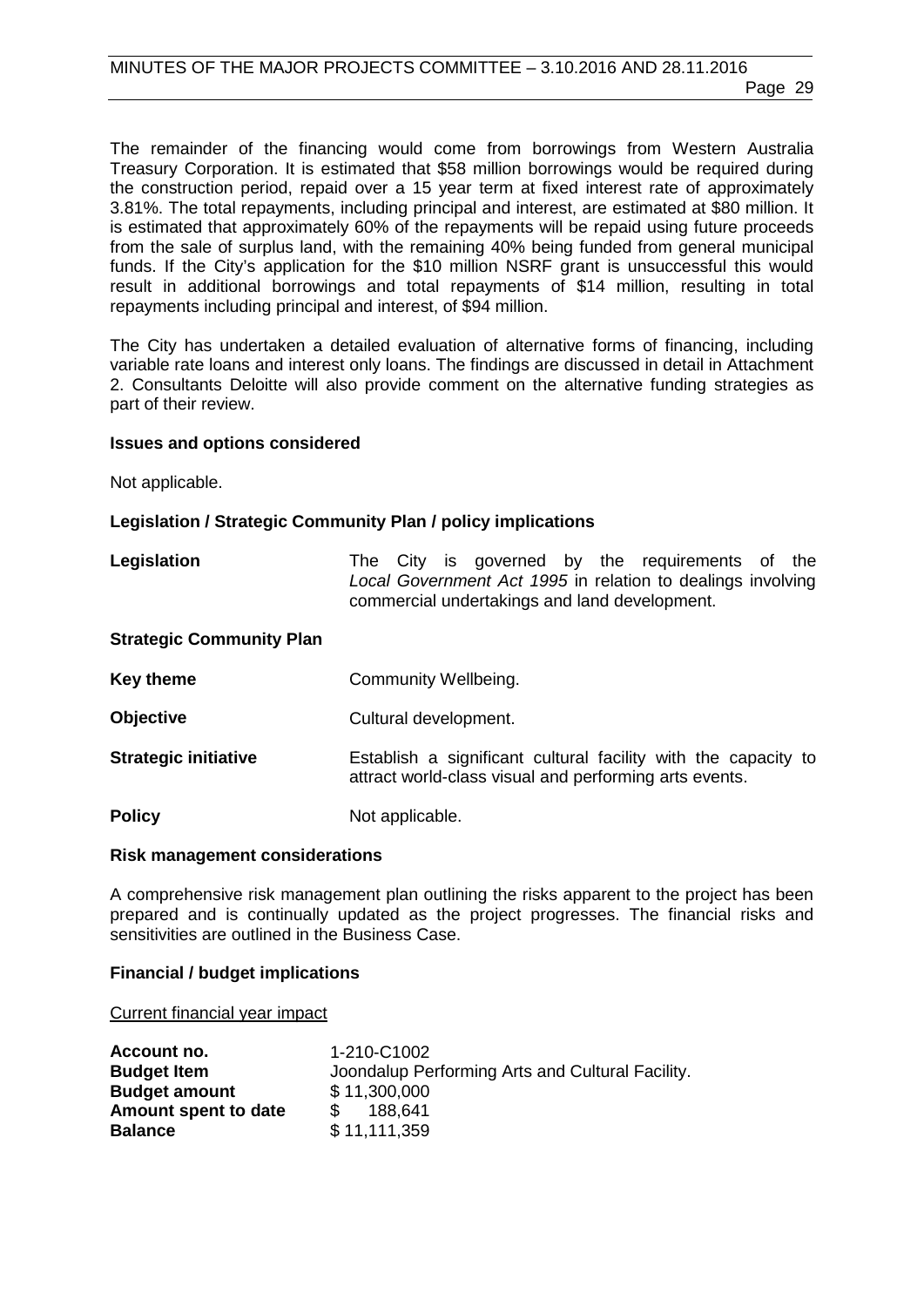The budget allocated for 2016-17 is for the engagement of expert consultants and other costs associated with project management, site assessment, schematic design fees, design development fees, documentation and tendering and commencement of construction (subject to progression of the project).

### Future financial year impact

The development of the JPACF will require a significant financial contribution towards the capital cost, ongoing costs and an annual subsidy for the facility's operations.

The capital cost of the facility is estimated to be \$99.7 million in today's dollars.

The financial analysis undertaken to date for the JPACF, including the recent financial reviews, has continually indicated an annual operating subsidy of between \$800,000 and \$900,000 (excluding borrowing costs and depreciation). It should be noted that investigations have indicated that annual operating subsidies for comparable facilities in Australia can exceed \$1 million.

| 20 Year Strategic            | \$97.6 million. |
|------------------------------|-----------------|
| <b>Financial Plan impact</b> |                 |

**Impact year** 2018-19.

All amounts quoted in this report are exclusive of GST.

### **Regional significance**

The construction of the Joondalup Performing Arts and Cultural Facility will enhance the City Centre as the major commercial, educational, recreational and arts and culture centre for the northern corridor of the Perth metropolitan area.

### **Sustainability implications**

Sustainability implications have been considered during the schematic design stage and will be incorporated into the Business Case for the facility.

### **Consultation**

From the early stages of the project the City has consulted widely on the JPACF project:

- In the initial scoping and planning phases of the project a comprehensive survey of various schools, community groups and professional cultural and performing arts performers and artists was undertaken by the City.
- In the preparation of the 2012 Market Analysis and Feasibility Study, numerous performing arts managers, performing arts venues, arts producers, local cultural organisations and existing, school, convention, sporting and learning facility representatives were consulted with.
- During the architectural design competition for the concept design, ratepayers, residents and the broader community were given the opportunity to view the four conceptual design submissions and vote and comment on their preferred design. The City received over 450 votes and numerous comments.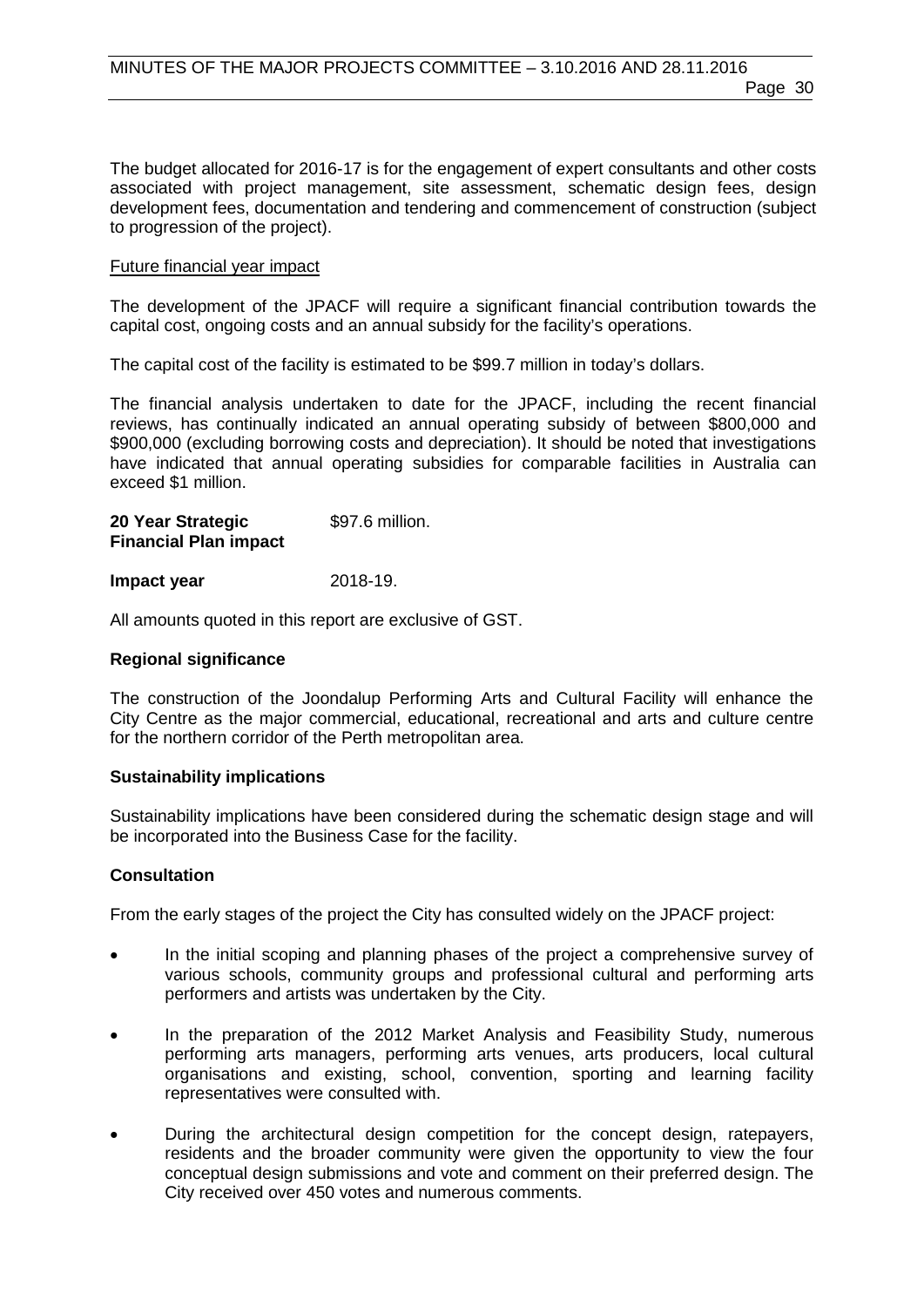- On an ongoing basis the City has consulted with performing arts facility managers, the Department of Culture and the Arts and the Perth Theatre Trust. The City has also liaised with experts in the performing arts, conferencing, events, exhibitions and education sectors.
- From 2011 to 2015 the JPACF project was overseen by the Joondalup Performing Arts and Cultural Facility Steering Committee which included external members from the Joondalup Learning Precinct, specialist performing arts and cultural experts and members from community arts groups.
- The City has briefed Government and Opposition representatives at both state and federal level highlighting the local and regional, social and economic benefit of this proposed facility, with the intention of obtaining financial support.
- Throughout the various phases of the project consultants specialising in facility operation and management, architecture and social, economic and financial analysis, have been engaged by the City.

Pending a decision on progressing the project by Council the City will provide a further community consultation opportunity in alignment with the *Community Engagement Protocol*  which has been established by the City to ensure an open, transparent and accountable approach to all community engagement activities. It is intended that the community consultation will follow a similar process to that undertaken for the Ocean Reef Marina.

It is proposed that the materials for the community consultation will include:

- written/email communication to key stakeholders
- website updates
- newspaper advertisements
- fact sheets
- social media items
- articles in City publications (such as City News)
- media release
- City-wide mail out.

It is intended that the information presented for community consultation will be based on the current Business Case and will include the history of the project, consultation undertaken to date, current status of the project, FAQs, what the City is seeking from the community at this stage, where and how the community can comment and information on the next stage of the project.

The Community Consultation can be undertaken both online via the City's website and via a City-wide mail out to all residents (including brochure / survey form and accompanying letter).

A detailed community consultation implementation plan will be developed following a determination to proceed with the community consultation process.

Prior to proceeding with the development the City will ensure that the public advertising requirements under the *Local Government Act 1995* are met.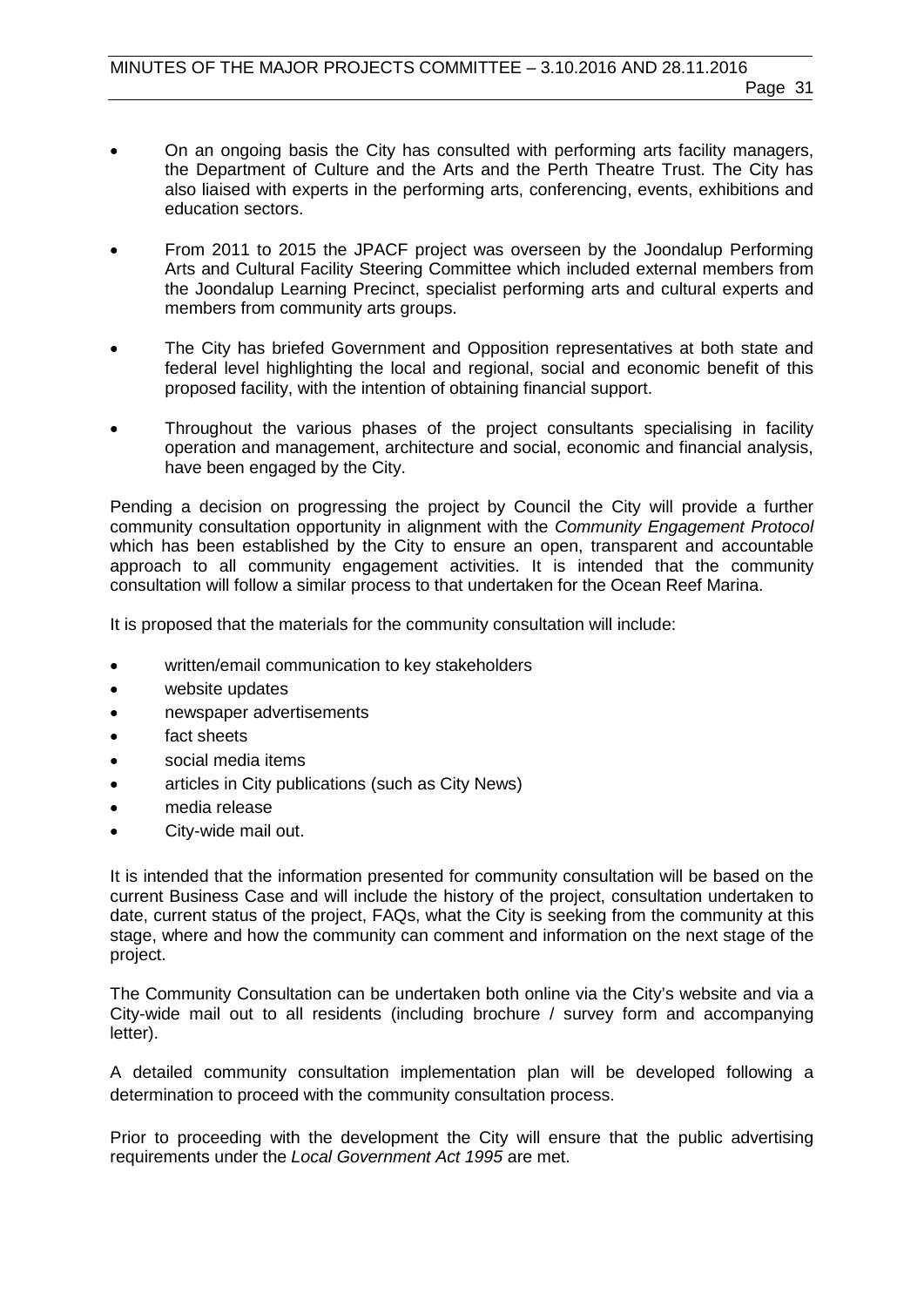# **COMMENT**

The Business Case for the JPACF responds to the project vision endorsed by Council, which articulates the intent and purpose of progressing the project as follows:

- Provide a world class, state of the art facility; incorporating innovative and sustainable design, symbiotic with the existing natural and built environment that is a place for the pursuit of activities such as performing arts, visual arts and crafts, film and media and cultural events for the community of Perth's northern corridor.
- Provide a facility that can host a mixture of commercial and community activities that creates an inclusive environment that becomes a place to celebrate imagination and creativity, inspiring individuals and the community to take part in culture and the arts and raise the aspirations of all users.
- Reinforce the Joondalup City Centre as the creative and educational centre of the northern corridor.

The JPACF would be a significant piece of cultural infrastructure for the City of Joondalup and the northern corridor of Perth and represents a major investment for the City and its ratepayers.

It is considered that providing a further opportunity for the ratepayers of the City of Joondalup and the general public to have their say on the JPACF Business Case, prior to proceeding to the next stage of design, will further strengthen the robust process undertaken by the City in planning for this major development.

# **VOTING REQUIREMENTS**

Simple Majority.

# **OFFICER'S RECOMMENDATION**

That Council:

- 1 NOTES the reviewed and refined Joondalup Performing Arts and Cultural Facility Business Case forming Attachments 1 and 2 to this Report;
- 2 NOTES the three Joondalup Performing Arts and Cultural Facility Business Case review reports from consultants Pracsys, Paxon Group and Rudi Gracias provided in Attachment 2 to this Report;
- 3 NOTES that a review of the refined Joondalup Performing Arts and Cultural Facility Business Case is currently being undertaken by consultants Deloitte and is scheduled for completion by 10 October 2016;
- 4 REQUESTS the Chief Executive Officer to initiate a community consultation process based on the reviewed and refined Joondalup Performing Arts and Cultural Facility Business Case, aligned to the community consultation process undertaken for the Ocean Reef Marina as outlined in this report, and to provide a further report to the Major Projects Committee detailing the outcome of the community consultation process.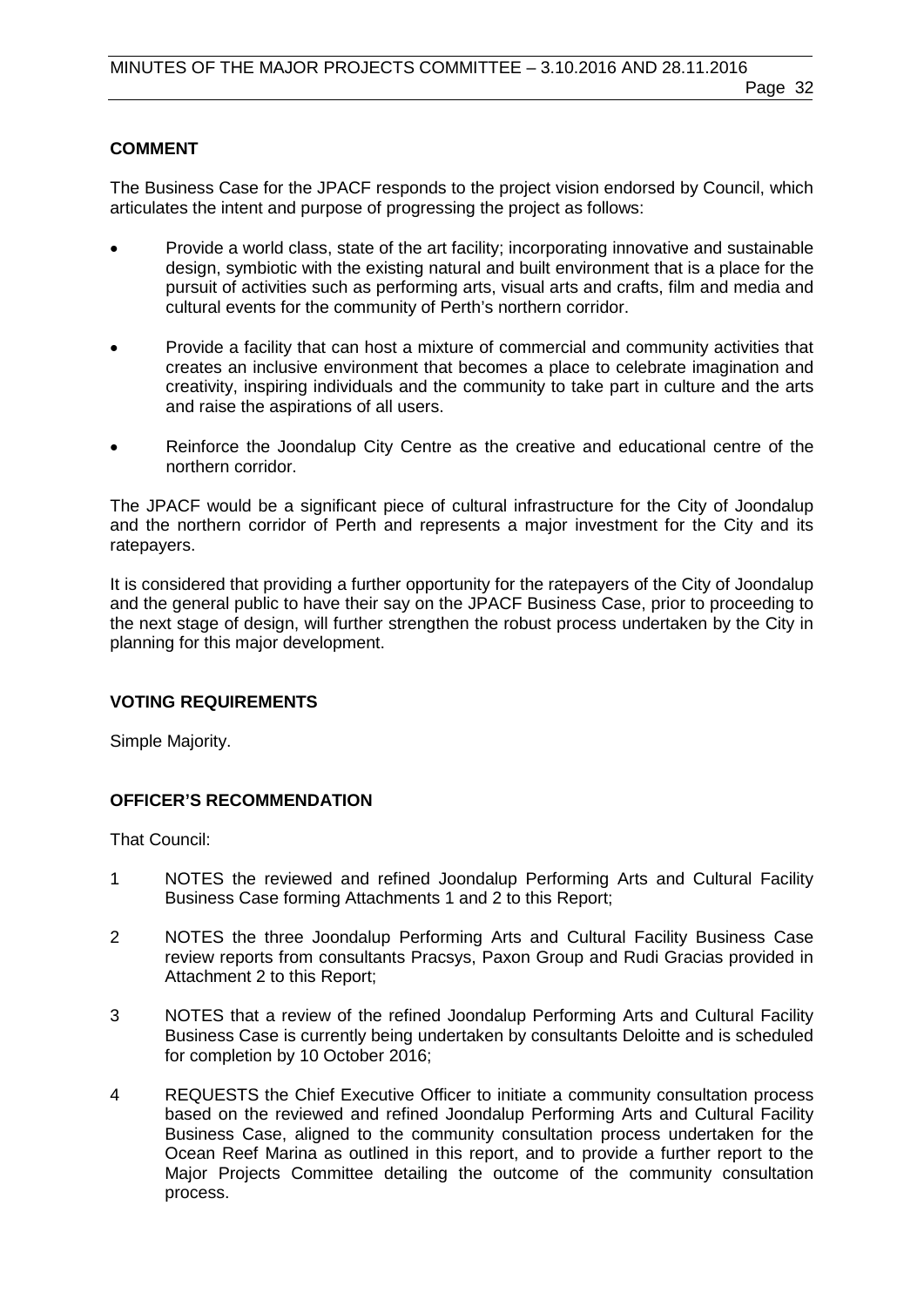# **MOVED Cr Hollywood, SECONDED Cr Fishwick that the Major Projects Committee NOTES the Joondalup Performing Arts and Cultural Facility Business Case Report.**

### **The Motion was Put and CARRIED (7/0)**

**In favour of the Motion:** Mayor Pickard, Crs Chester, Fishwick, Hollywood, Jones, Norman and Poliwka.

*Appendix 3 refers To access this attachment on electronic document, click here:*

*[Attach3agnMPC161003 - Attachment 1.pdf](http://www.joondalup.wa.gov.au/files/committees/MAPC/2016/Attach3agnMPC161003 - Attachment 1.pdf) [Attach3agnMPC161003 - Attachment 2 pages 1-259.pdf](http://www.joondalup.wa.gov.au/files/committees/MAPC/2016/Attach3agnMPC161003 - Attachment 2 pages 1-259.pdf) [Attach3agnMPC161003 - Attachment 2 pages 260-517.pdf](http://www.joondalup.wa.gov.au/files/committees/MAPC/2016/Attach3agnMPC161003 - Attachment 2 pages 260-517.pdf) [Attach3agnMPC161003 - Attachment 2 pages 518-647.pdf](http://www.joondalup.wa.gov.au/files/committees/MAPC/2016/Attach3agnMPC161003 - Attachment 2 pages 518-647.pdf) [Attach3agnMPC161003 - Attachment 2 pages 648-7](http://www.joondalup.wa.gov.au/files/committees/MAPC/2016/Attach3agnMPC161003 - Attachment 2 pages 648-717.pdf)17.pdf [Attach3agnMPC161003 - Attachment 2 pages 718-7](http://www.joondalup.wa.gov.au/files/committees/MAPC/2016/Attach3agnMPC161003 - Attachment 2 pages 718-732.pdf)32.pdf [Attach3agnMPC161003 - Attachment 2 Pages 733-747.pdf](http://www.joondalup.wa.gov.au/files/committees/MAPC/2016/Attach3agnMPC161003 - Attachment 2 Pages 733-747.pdf) [Attach3agnMPC161003 - Attachment 2 pages 748-777.pdf](http://www.joondalup.wa.gov.au/files/committees/MAPC/2016/Attach3agnMPC161003 - Attachment 2 pages 748-777.pdf)*